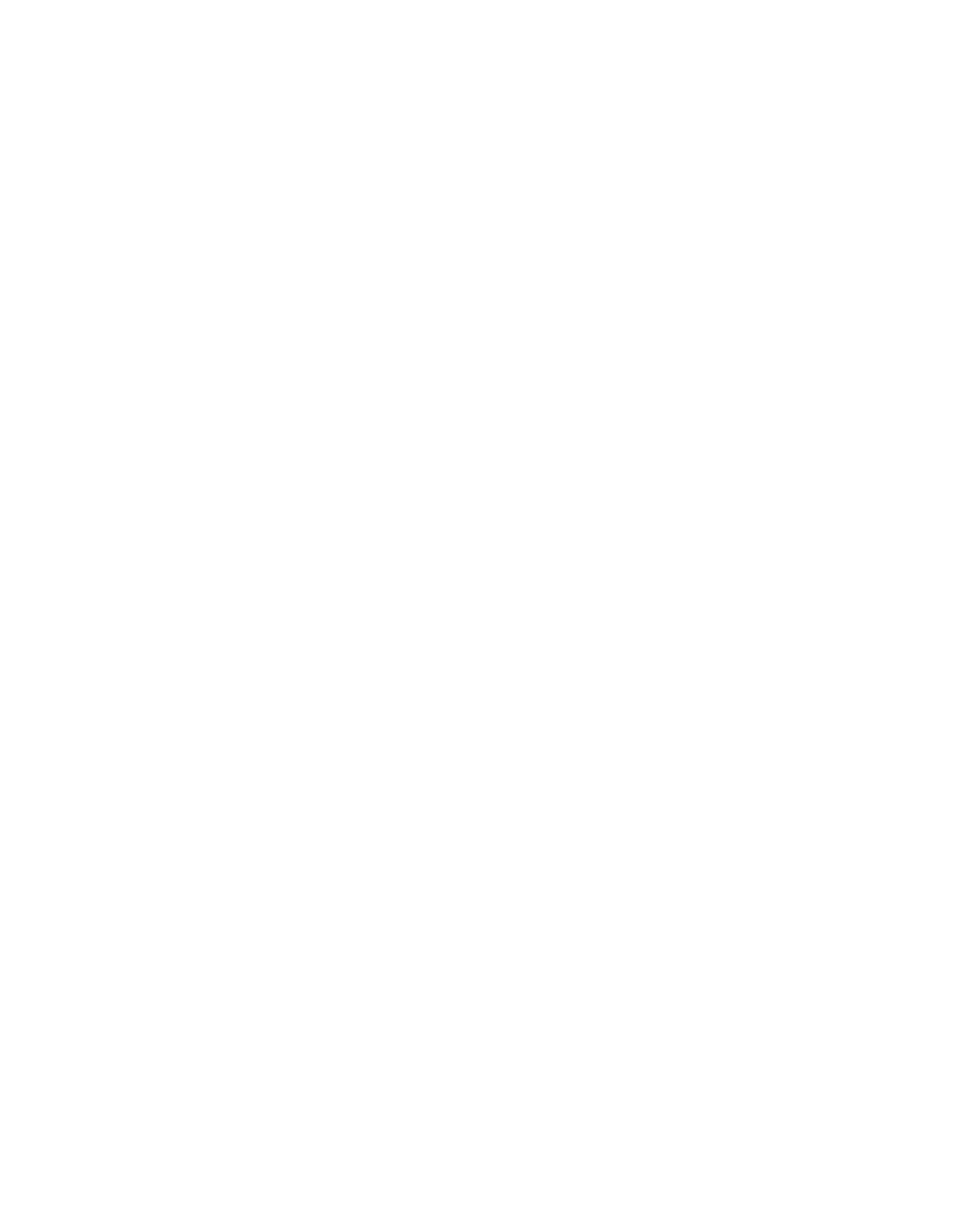## **Table of Contents**

# **Maryland Homeowners Association Act**

| § 11B-101.                     |                                                                                                                                             |     |
|--------------------------------|---------------------------------------------------------------------------------------------------------------------------------------------|-----|
| § 11B-102.<br>and 11B-110      | Applicability of title and § 11B-105 through 11B-108,                                                                                       |     |
| § 11B-103.<br>prohibited       | Variance of title's provisions and waiver of rights conferred<br>thereby, and evasion of title's requirements, limitations, or prohibitions | . 3 |
| § 11B-104.                     | Building code or zoning laws, ordinances, and regulations to<br>be given full force and effect; local laws; ordinances, or regulations;     |     |
| § 11B-105.<br>than 12 lots     | Initial sale of lots in developments containing more                                                                                        |     |
| § 11B-106.<br>12 or fewer lots | Resale of lot; initial sale of lot in development containing                                                                                |     |
| § 11B-106.1<br>association.    | Meeting to elect governing body of homeowners<br>. 12                                                                                       |     |
| § 11B-107.                     | Initials sale of lot not intended to be occupied or rented for                                                                              |     |
| § 11B-108.                     |                                                                                                                                             |     |
| § 11B-109.                     |                                                                                                                                             |     |
| § 11B-110.                     |                                                                                                                                             |     |
| § 11B-111.<br>body             | Meetings of homeowners association or its governing                                                                                         |     |
| $§ 11B-111.1.$<br>businesses   | Family day care homes - No-impact home-based                                                                                                |     |
| § 11B-111.2.                   |                                                                                                                                             |     |
| § 11B-111.3.                   |                                                                                                                                             |     |
| § 11B-111.4.                   |                                                                                                                                             |     |
| § 11B-111.5.                   |                                                                                                                                             |     |
| § 11B-111.6.                   |                                                                                                                                             |     |
| § 11B-112.                     | Books and records of homeowners association; disclosures                                                                                    |     |
| § 11B-112.1.                   |                                                                                                                                             |     |

-i-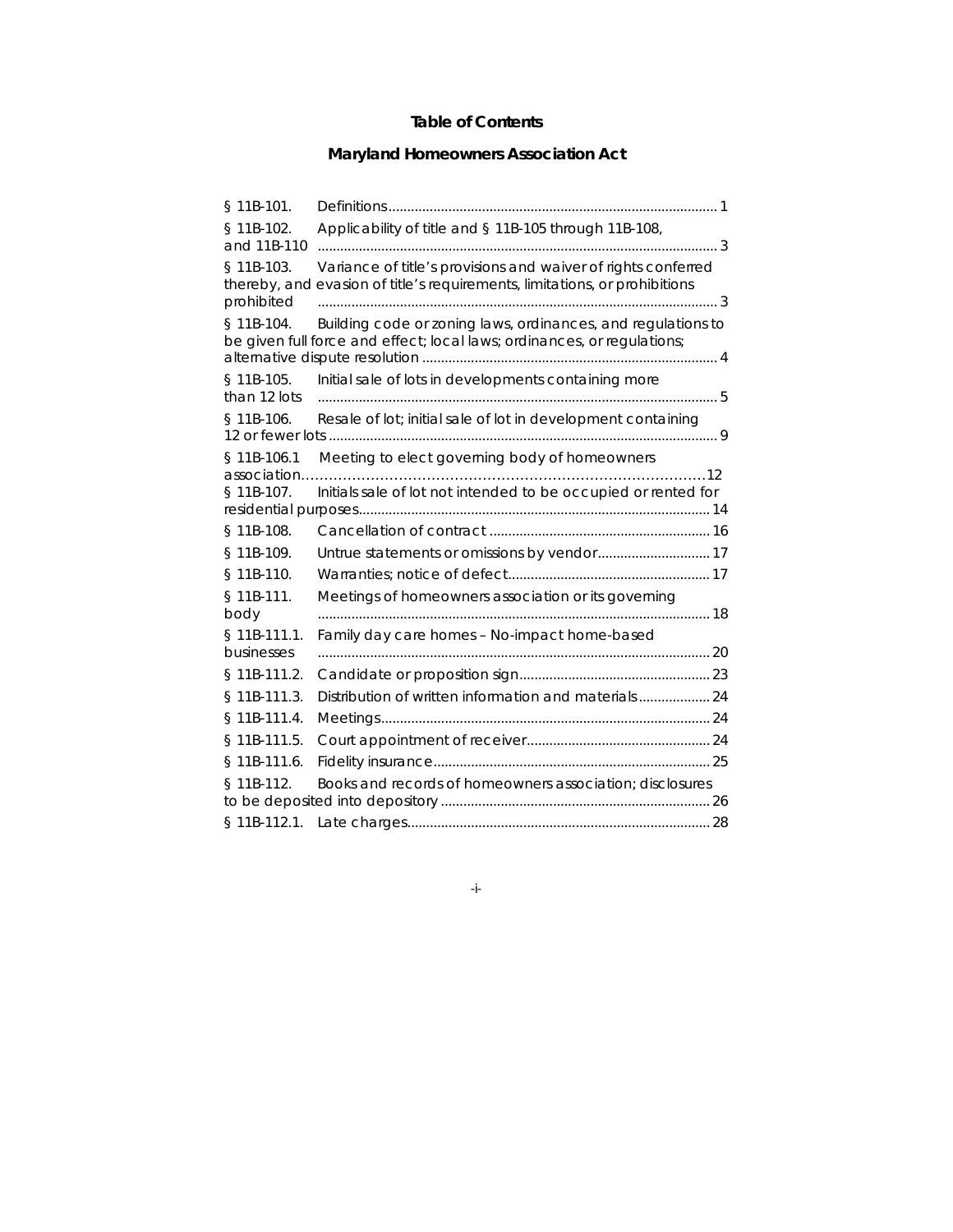|               | § 11B-113.3. Deletion of ownership restrictions based on race, religion, or |  |
|---------------|-----------------------------------------------------------------------------|--|
|               |                                                                             |  |
|               |                                                                             |  |
|               | § 11B-113.5. Columbia, Howard County - Annexation 33                        |  |
|               |                                                                             |  |
| § 11B-115.    | Enforcement Authority of Division of Consumer Protection. 34                |  |
| $$11B-115.1.$ |                                                                             |  |
| § 11B-116.    |                                                                             |  |
| § 11B-117.    |                                                                             |  |
| $$11B-118.$   |                                                                             |  |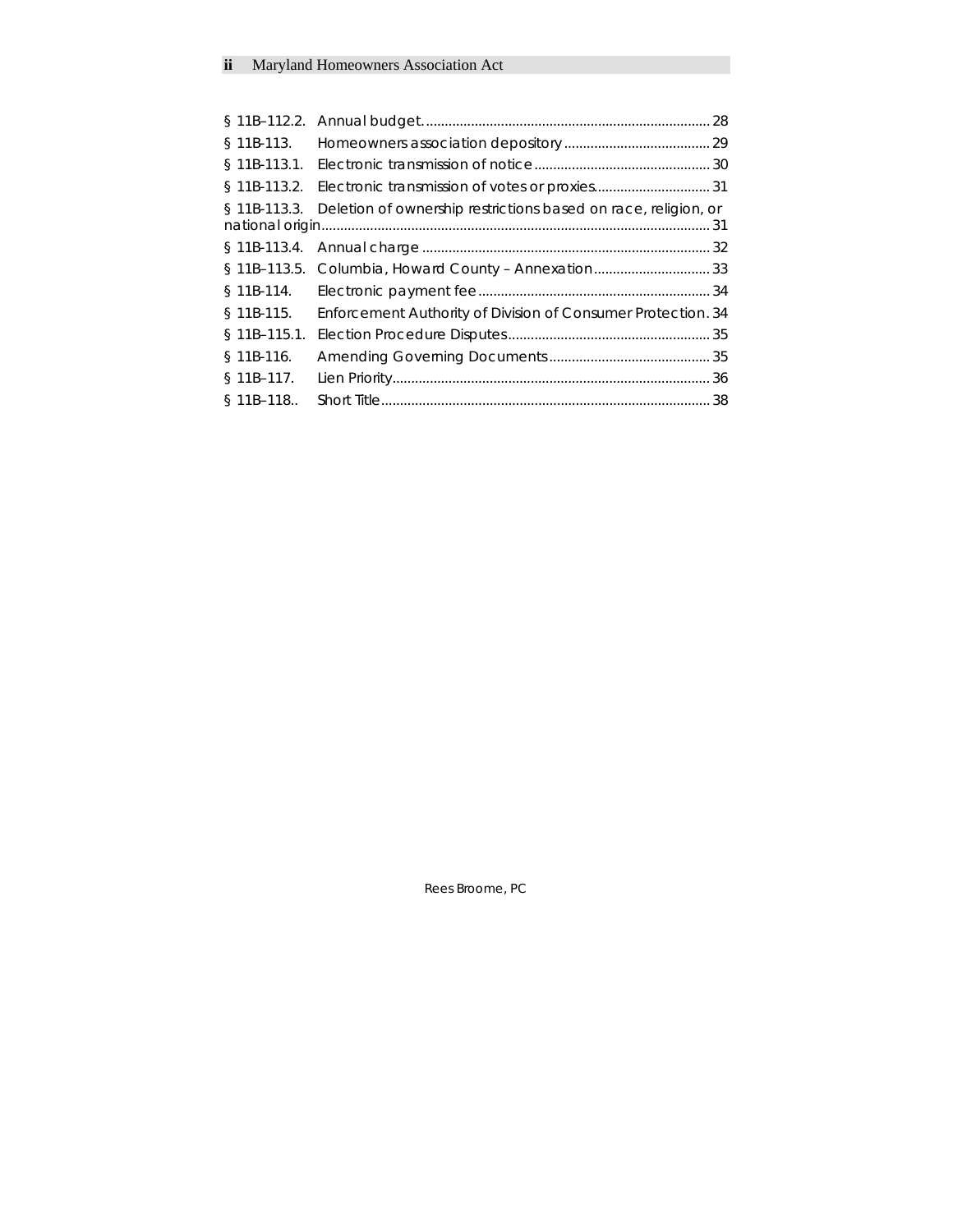### **§ 11B-101. Definitions**

(a) *In general.* -- In this title the following words have the meanings indicated, unless the context requires otherwise.

(b) *Common areas.* -- "Common areas" means property which is owned or leased by a homeowners association.

(c) *Declarant.* -- "Declarant" means any person who subjects property to a declaration.

### (d) *Declaration.* --

 (1) "Declaration" means an instrument, however denominated, recorded among the land records of the county in which the property of the declarant is located, that creates the authority for a homeowners association to impose on lots, or on the owners or occupants of lots, or on another homeowners association, condominium, or cooperative housing corporation any mandatory fee in connection with the provision of services or otherwise for the benefit of some or all of the lots, the owners or occupants of lots, or the common areas.

 (2) "Declaration" includes any amendment or supplement to the instruments described in paragraph (1) of this subsection.

 (3) "Declaration" does not include a private right-of-way or similar agreement unless it requires a mandatory fee payable annually or at more frequent intervals.

(e) *Depository; homeowners association depository.* -- "Depository" or "homeowners association depository" means the document file created by the clerk of the court of each county and the City of Baltimore where a homeowners association may periodically deposit information as required by this title.

(f) *Development.* --

(1) "Development" means property subject to a declaration.

 (2) "Development" includes property comprising a condominium or cooperative housing corporation to the extent that the property is part of a development.

 (3) "Development" does not include a cooperative housing corporation or a condominium.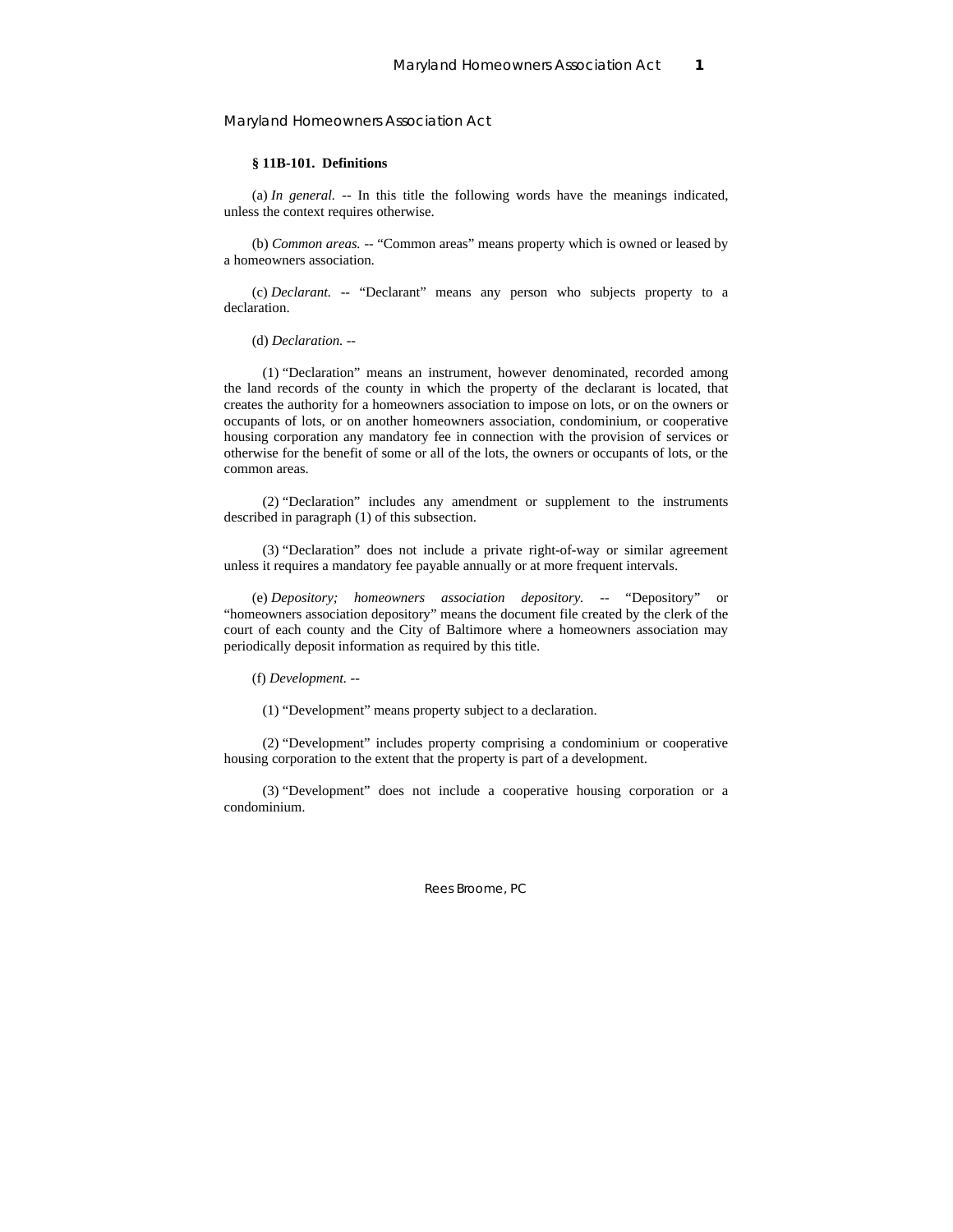(g) *Electronic transmission.* -- "Electronic transmission" means any form of communication, not directly involving the physical transmission of paper, that creates a record that:

 (1) May be retained, retrieved, and reviewed by a recipient of the communication; and

 (2) May be reproduced directly in paper form by a recipient through an automated process.

(h) *Governing body.* -- "Governing body" means the homeowners association, board of directors, or other entity established to govern the development.

(i) *Homeowners association.* --

 (1) "Homeowners association" means a person having the authority to enforce the provisions of a declaration.

 (2) "Homeowners association" includes an incorporated or unincorporated association.

(j) *Lot.* --

 (1) "Lot" means any plot or parcel of land on which a dwelling is located or will be located within a development.

 (2) "Lot" includes a unit within a condominium or cooperative housing corporation if the condominium or cooperative housing corporation is part of a development.

(k) *Primary development.* -- "Primary development" means a development such that the purchaser of a lot will pay fees directly to its homeowners association.

(l) *Recorded covenants and restrictions. --"*Recorded covenants and restrictions" means any instrument of writing which is recorded in the land records of the jurisdiction within which a lot is located, and which instrument governs or otherwise legally restricts the use of such lot.

(m) *Related development.* -- "Related development" means a development such that the purchaser of a lot will pay fees to the homeowners association of such development through the homeowners association of a primary development or another development.

(n) *Unaffiliated declarant.* -- "Unaffiliated declarant" means a person who is not affiliated with the vendor of a lot but who has subjected such property to a declaration required to be disclosed by this title.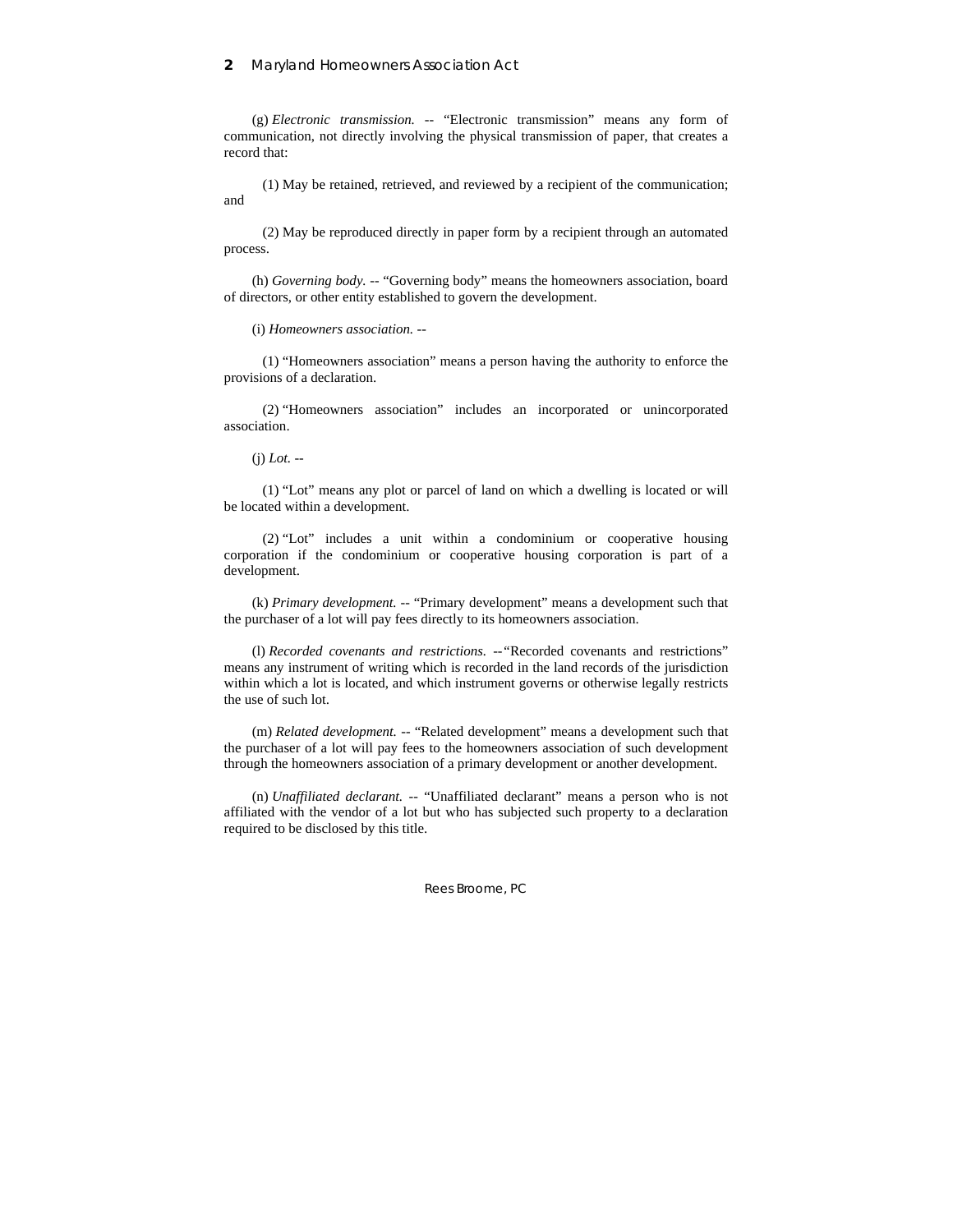### **§ 11B-102. Applicability of title and § 11B-105 through 11B-108 and 11B-110.**

(a) *Homeowners associations in existence after July 1, 1987.* -- Except as expressly provided in this title, the provisions of this title apply to all homeowners associations that exist in the State after July 1, 1987.

(b) *Applicability of §§ 11B-105 and 11B-108.* -- The provisions of §§ 11B-105 and 11B-108 of this title do not apply to the initial sale of lots within the development to members of the public if on July 1, 1987:

 (1) More than 50 percent of the lots included within or to be included within the development have been sold under a bona fide arm's length contract to members of the public who intend to occupy or rent the lots for residential purposes; and

 (2) Less than 100 lots included within or to be included within the development have not been sold under a bona fide arm's length contract to members of the public who intend to occupy or rent the lots for residential purposes.

(c) *Applicability of § 11B-110.* -- The provisions of § 11B-110 of this title do not apply to common area improvements substantially completed before July 1, 1987.

(d) *Applicability of § 11B-105.* -- The provisions of § 11B-105 of this title do not apply to developments containing 12 or fewer lots or in which 12 or fewer lots remain to be sold as of July 1, 1987.

(e) *Property to which title does not apply; exception.* -- Except as provided in § 11B-101 (f) of this title, this title does not apply to any property which is:

(1) Part of a condominium regime governed by Title 11 of this article;

(2) Part of a cooperative housing corporation; or

(3) To be occupied and used for nonresidential purposes.

(f) *Contracts to which §§ 11B-105, 11B-106, 11B-107, and 11B-108 do not apply.* -- For any contract for the sale of a lot that is entered into before July 1, 1987, the provisions of §§ 11B-105, 11B-106, 11B-107, and 11B-108 of this title do not apply.

### **§ 11B-103. Variance of title's provisions and waiver of rights conferred thereby, and evasion of title's requirements, limitations, or prohibitions prohibited.**

Except as expressly provided in this title, the provisions of this title may not be varied by agreement, and rights conferred by this title may not be waived. A declarant or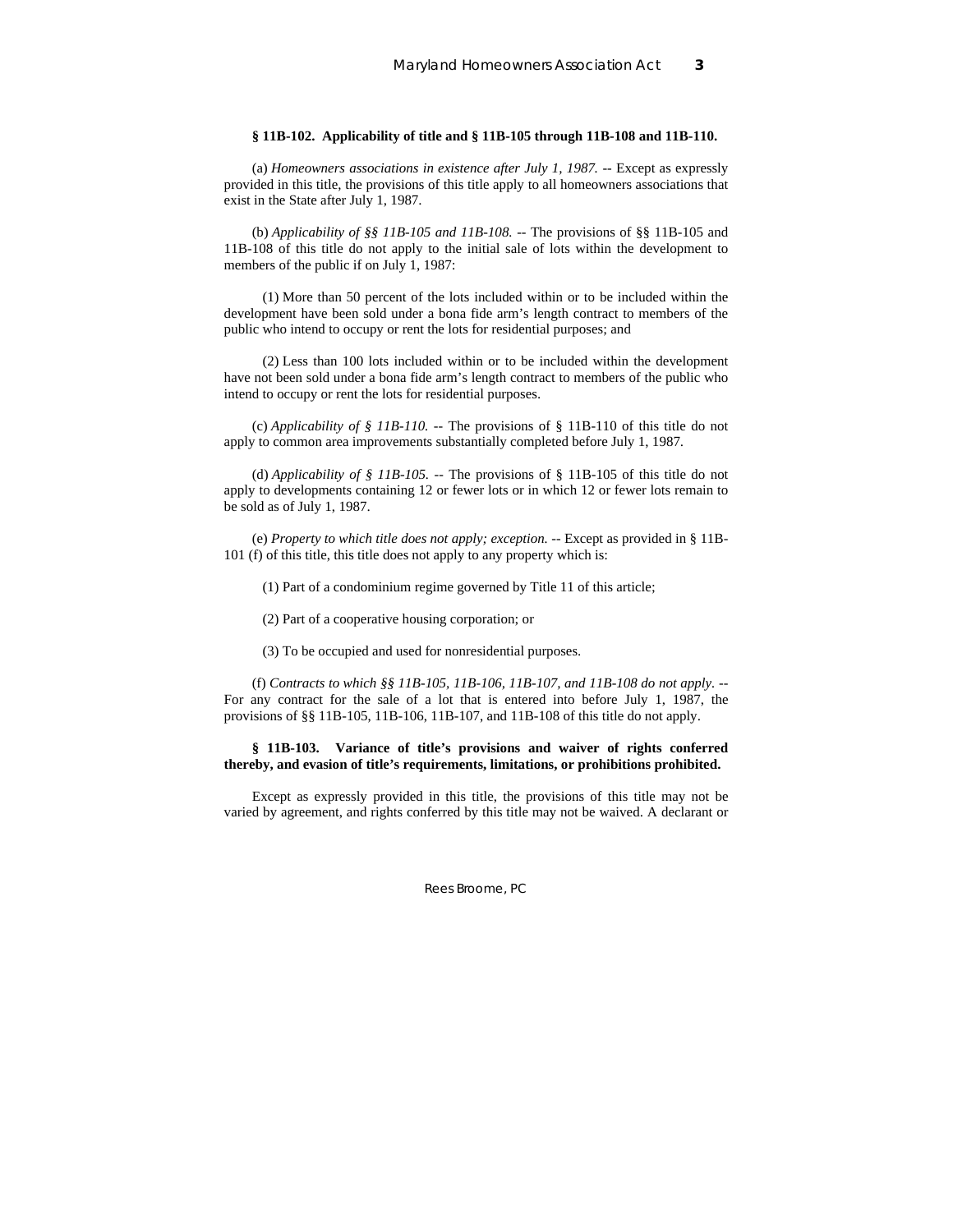vendor may not act under a power of attorney or use any other device to evade the requirements, limitations, or prohibitions of this title.

### **§ 11B-104. Building code or zoning laws, ordinances, and regulations to be given full force and effect; local laws; ordinances, or regulations; alternative dispute resolution.**

(a) *Building code or zoning laws, ordinances, and regulations to be given full force and effect.* -- The provisions of all laws, ordinances, and regulations concerning building codes or zoning shall have full force and effect to the extent that they apply to a development and shall be construed and applied with reference to the overall nature and use of the property without regard to whether the property is part of a development.

(b) *Local laws, ordinances, or regulations.* -- A local government may not enact any law, ordinance, or regulation which would:

 (1) Impose a burden or restriction on property which is part of a development because it is part of a development;

 (2) Require that additional disclosures relating to the development be made to purchasers of lots within the development, other than the disclosures required by § 11B-105, § 11B-106, or § 11B-107 of this title;

 (3) Provide that the disclosures required by § 11B-105, § 11B-106, or § 11B-107 of this title be registered or otherwise subject to the approval of any governmental agency;

 (4) Provide that additional cancellation rights be provided to purchasers, other than the cancellation rights under § 11B-108 (b) and (c) of this title;

 (5) Create additional implied warranties or require additional express warranties on improvements to common areas other than those warranties described in § 11B-110 of this title; or

 (6) Expand the open meeting requirements of § 11B-111 of this title or open record requirements of § 11B-112 of this title.

(c) *Alternative dispute resolution.* -- Subject to the provisions of this title, a code home rule county located in the Southern Maryland class, as identified in Article 25B, § 2 of the Code, may establish a homeowners association commission with the authority to hear and resolve disputes between a homeowners association and a homeowner regarding the enforcement of the recorded covenants or restrictions of the homeowners association by providing alternative dispute resolution services, including binding arbitration.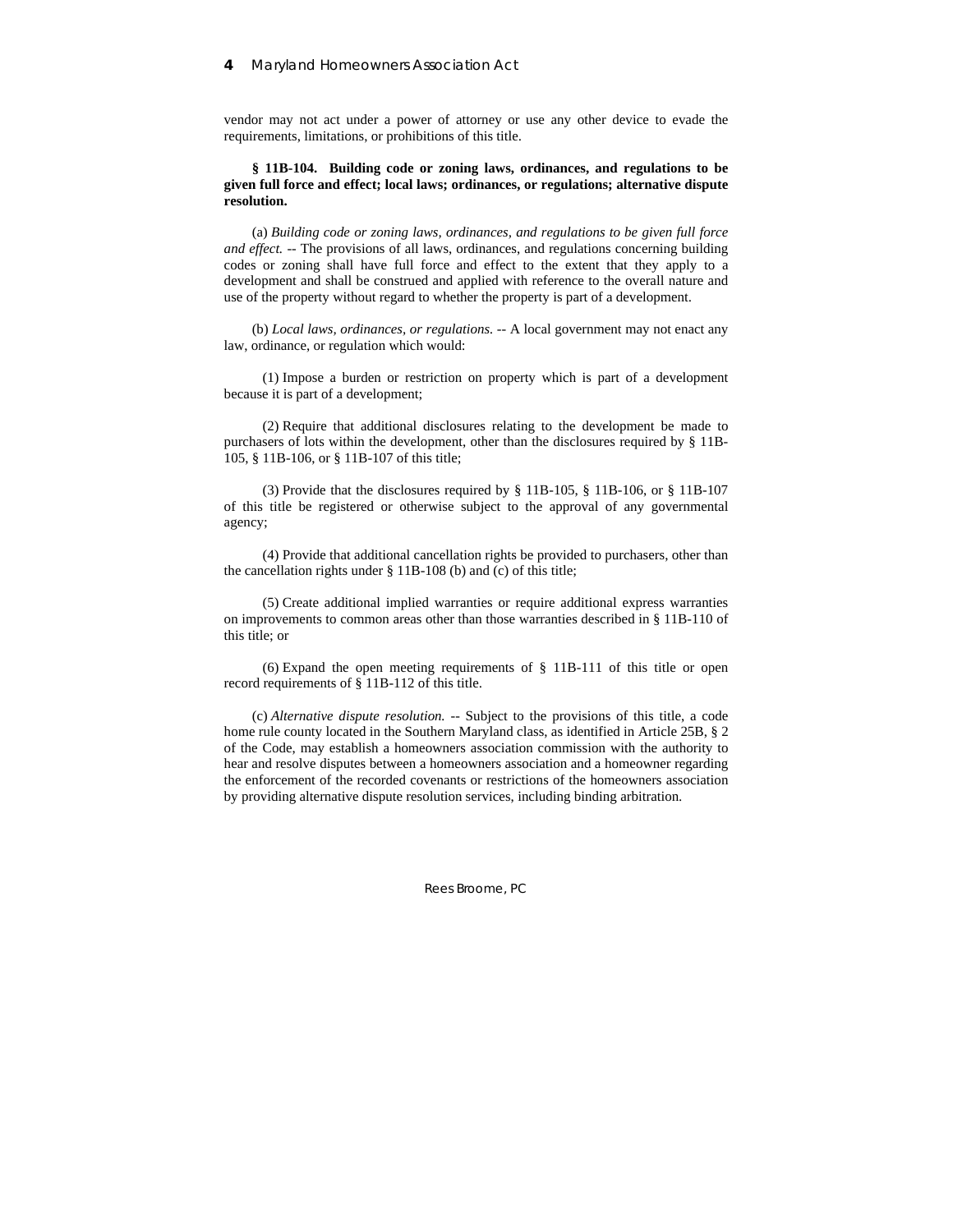### **§ 11B-105. Initial sale of lots in developments containing more than 12 lots.**

(a) *Contract.* -- A contract for the initial sale of a lot in a development containing more than 12 lots to a member of the public who intends to occupy or rent the lot for residential purposes is not enforceable by the vendor unless:

 (1) The purchaser is given, at or before the time a contract is entered into between the vendor and the purchaser, or within 7 calendar days of entering into the contract, the disclosures set forth in subsection (b) of this section;

 (2) The purchaser is given notice of any changes in mandatory fees and payments exceeding 10 percent of the amount previously stated to exist or any other substantial and material amendment to the disclosures after the same becomes known to the vendor; and

 (3) The contract of sale contains a notice in conspicuous type, which shall include bold and underscored type, in a form substantially the same as the following:

 "This sale is subject to the requirements of the Maryland Homeowners Association Act (the "Act"). The Act requires that the seller disclose to you at or before the time the contract is entered into, or within 7 calendar days of entering into the contract, certain information concerning the development in which the lot you are purchasing is located. The content of the information to be disclosed is set forth in § 11B-105 (b) of the Act (the "MHAA information") as follows: (The notice shall include at this point the text of § 11B-105 (b) in its entirety).

 If you have not received all of the MHAA information 5 calendar days or more before entering into the contract, you have 5 calendar days to cancel this contract after receiving all of the MHAA information. You must cancel the contract in writing, but you do not have to state a reason. The seller must also provide you with notice of any changes in mandatory fees exceeding 10% of the amount previously stated to exist and copies of any other substantial and material amendment to the information provided to you. You have 3 calendar days to cancel this contract after receiving notice of any changes in mandatory fees, or copies of any other substantial and material amendment to the MHAA information which adversely affects you. If you do cancel the contract you will be entitled to a refund of any deposit you made on account of the contract. However, unless you return the MHAA information to the seller when you cancel the contract, the seller may keep out of your deposit the cost of reproducing the MHAA information, or \$ 100, whichever amount is less.

 By purchasing a lot within this development, you will automatically be subject to various rights, responsibilities, and obligations, including the obligation to pay certain assessments to the homeowners association within the development. The lot you are purchasing may have restrictions on:

(1) Architectural changes, design, color, landscaping, or appearance;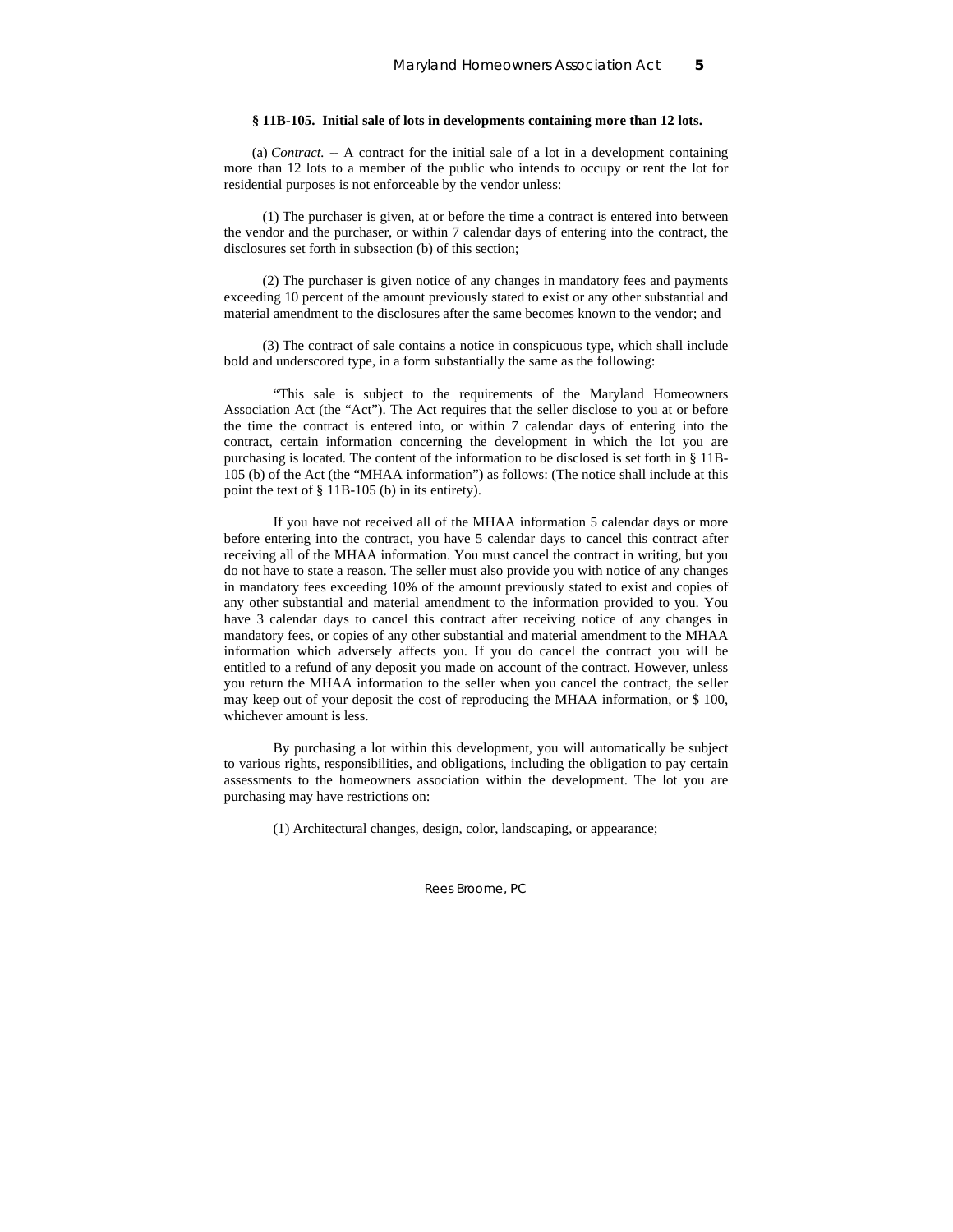(2) Occupancy density;

(3) Kind, number, or use of vehicles;

(4) Renting, leasing, mortgaging, or conveying property;

(5) Commercial activity; or

(6) Other matters.

 You should review the MHAA information carefully to ascertain your rights, responsibilities, and obligations within the development."

(b) *Information to be supplied by vendor.* -- The vendor shall provide the purchaser the following information in writing:

 (1) (i) The name, principal address, and telephone number of the vendor and of the declarant, if the declarant is not the vendor; or

 (ii) If the vendor is a corporation or partnership, the names and addresses of the principal officers of the corporation, or general partners of the partnership;

(2) (i) The name, if any, of the homeowners association; and

 (ii) If incorporated, the state in which the homeowners association is incorporated and the name of the Maryland resident agent;

(3) A description of:

 (i) The location and size of the development, including the minimum and maximum number of lots currently planned or permitted, if applicable, which may be contained within the development; and

 (ii) Any property owned by the declarant or the vendor contiguous to the development which is to be dedicated to public use;

 (4) If the development is or will be within or a part of another development, a general description of the other development;

 (5) If the declarant has reserved in the declaration the right to annex additional property to the development, a description of the size and location of the additional property and the approximate number of lots currently planned to be contained in the development, as well as any time limits within which the declarant may annex such property;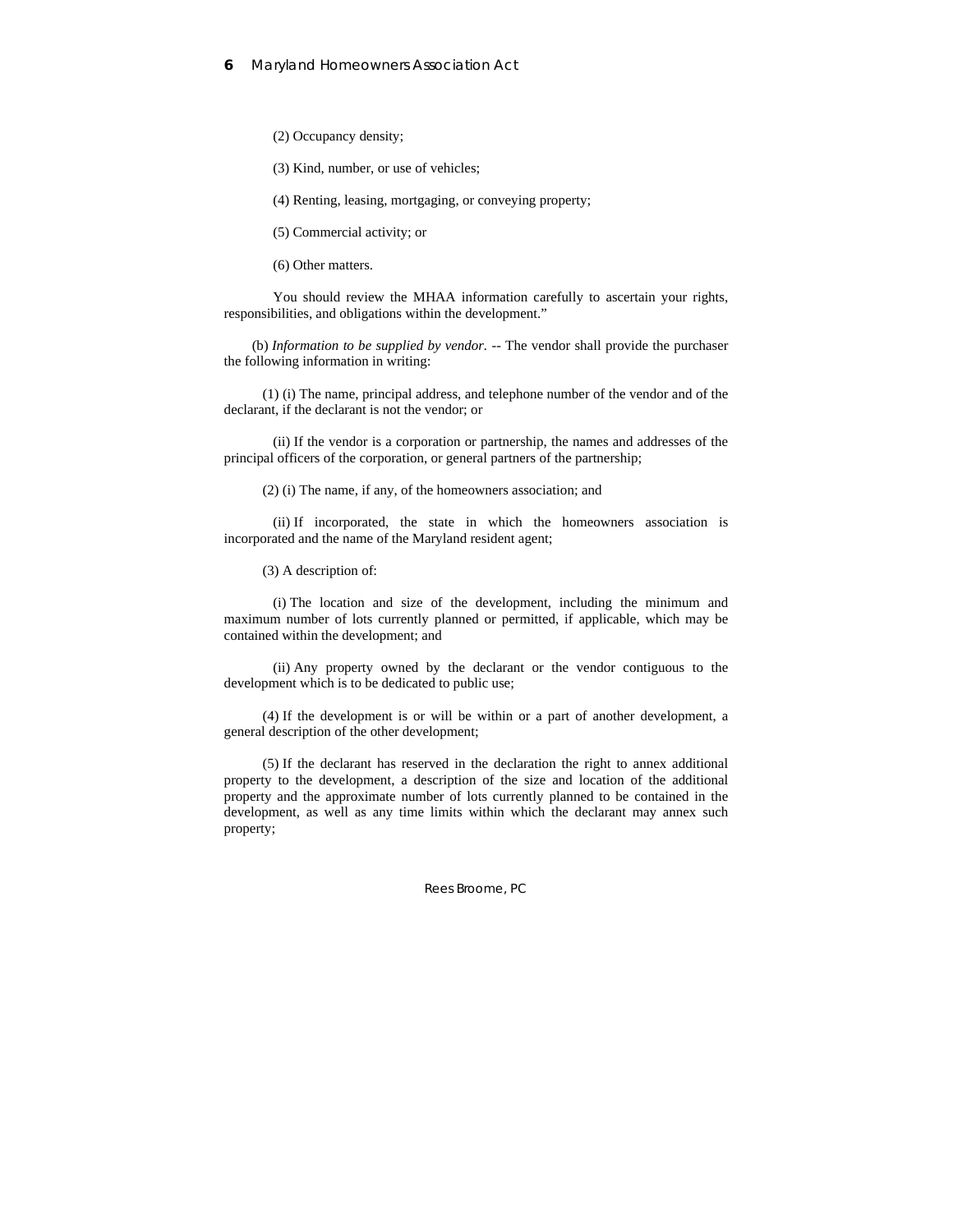(6) A copy of:

 (i) The articles of incorporation, the declaration, and all recorded covenants and restrictions of the primary development and of other related developments to the extent reasonably available, to which the purchaser shall become obligated on becoming an owner of the lot, including a statement that these obligations are enforceable against an owner and the owner's tenants, if applicable; and

 (ii) The bylaws and rules of the primary development and of other related developments to the extent reasonably available, to which the purchaser shall become obligated on becoming an owner of the lot, including a statement that these obligations are enforceable against an owner and the owner's tenants, if applicable;

 (7) A description or statement of any property which is currently planned to be owned, leased, or maintained by the homeowners association;

 (8) A copy of the estimated proposed or actual annual budget for the homeowners association for the current fiscal year, including a description of the replacement reserves for common area improvements, if any, and a copy of the current projected budget for the homeowners association based upon the development fully expanded in accordance with expansion rights contained in the declaration;

 (9) A statement of current or anticipated mandatory fees or assessments to be paid by owners of lots within the development for the use, maintenance, and operation of common areas and for other purposes related to the homeowners association and whether the declarant or vendor will be obligated to pay the fees in whole or in part;

 (10) (i) A brief description of zoning and other land use requirements affecting the development; or

(ii) A written disclosure of where the information is available for inspection;

(11) A statement regarding:

 (i) When mandatory homeowners association fees or assessments will first be levied against owners of lots;

(ii) The procedure for increasing or decreasing such fees or assessments;

(iii) How fees or assessments and delinquent charges will be collected;

 (iv) Whether unpaid fees or assessments are a personal obligation of owners of lots;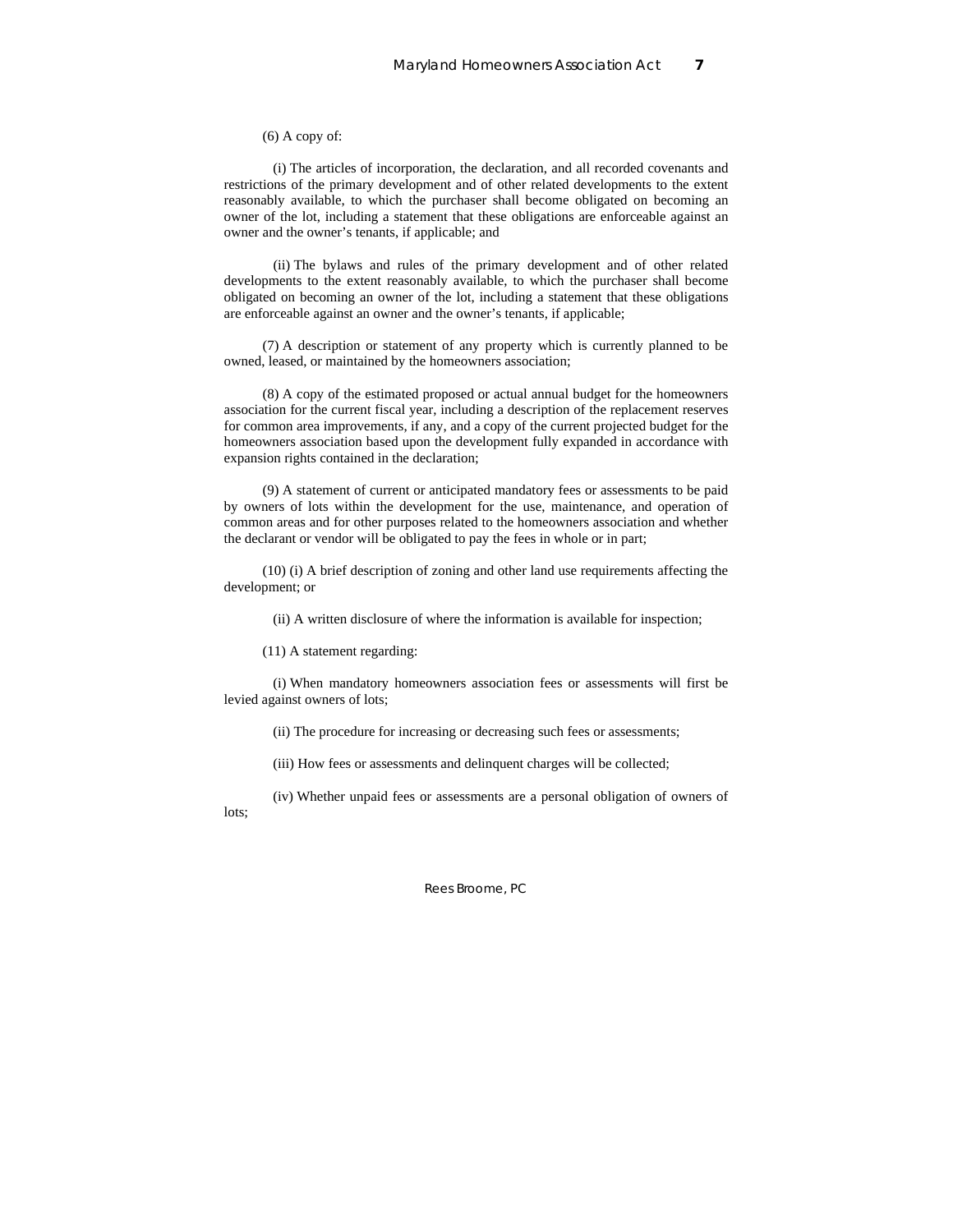(v) Whether unpaid fees or assessments bear interest and if so, the rate of interest;

 (vi) Whether unpaid fees or assessments may be enforced by imposing a lien on a lot under the terms of the Maryland Contract Lien Act; and

 (vii) Whether lot owners will be assessed late charges or attorneys' fees for collecting unpaid fees or assessments and any other consequences for the nonpayment of the fees or assessments;

 (12) If any sums of money are to be collected at settlement for contribution to the homeowners association other than prorated fees or assessments, a statement of the amount to be collected and the intended use of such funds; and

 (13) A description of special rights or exemptions reserved by or for the benefit of the declarant or the vendor, including:

(i) The right to conduct construction activities within the development;

(ii) The right to pay a reduced homeowners association fee or assessment; and

 (iii) Exemptions from use restrictions or architectural control provisions contained in the declaration or provisions by which the declarant or the vendor intends to maintain control over the homeowners association.

(c) *Standard for compliance with subsection (b) -- In general.* -- Except as provided in subsection (d) of this section, the requirements of subsection (b) of this section shall be deemed to have been fulfilled if the information required to be disclosed is provided to the purchaser in writing in a clear and concise manner. The disclosure may be summarized or produced in a collection of documents, including plats, the declaration, or the organizational documents of the homeowners association, provided those documents effectively convey the required information to the purchaser.

(d) *Same -- Exception.* --

 (1) (i) Subject to the provisions of subparagraph (ii) of this paragraph, if any of the information required to be disclosed by subsection (b) of this section concerns property that is subjected to a declaration by a person who is not affiliated with the vendor, within 20 calendar days after receipt of a written request from the vendor of such property, and receipt of a reasonable fee therefor not to exceed the cost, if any, of reproduction, an unaffiliated declarant shall notify the vendor in writing of the information that is contained in the depository, and furnish the information necessary to enable the vendor to comply with subsection (b) of this section; and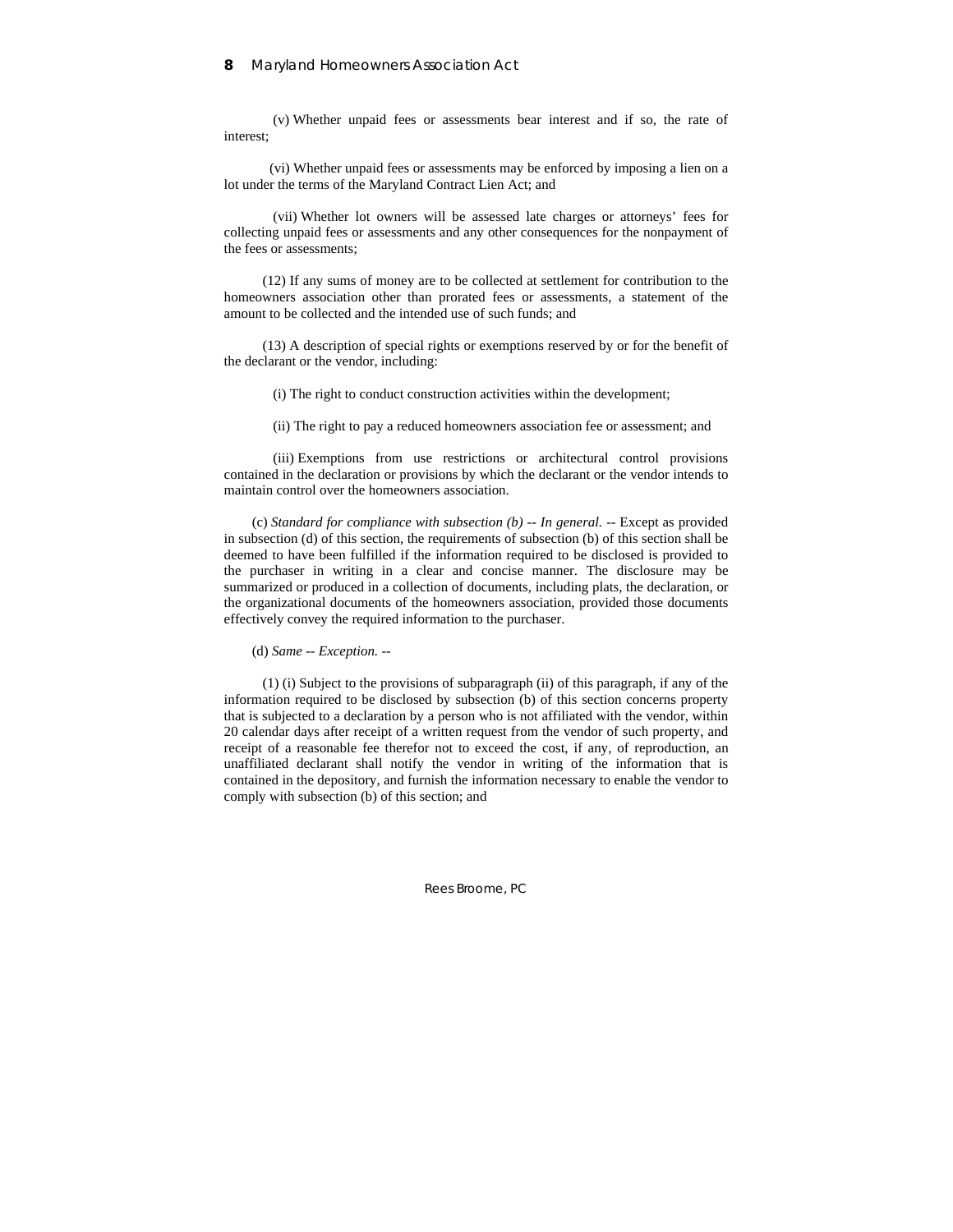(ii) An unaffiliated declarant may not be required to furnish information regarding a homeowners association over which the unaffiliated declarant has no control, or with respect to any declaration which the unaffiliated declarant did not file.

 (2) A vendor is not liable to the purchaser for any erroneous information provided by an unaffiliated declarant, so long as the vendor provides the purchaser with a certificate stating the name of the person who provided the information along with an address and telephone number for contacting such person.

(e) *Same -- Information and disclosures contained in depository.* --

 (1) In satisfying the requirements of subsection (b) of this section, the vendor shall be entitled to rely upon the disclosures contained in the depository after June 30, 1989.

 (2) In satisfying a vendor's request for any information described under subsection (b) of this section, a homeowners association:

 (i) Shall be entitled to direct the vendor to obtain such information from the depository for all disclosures contained in the depository after June 30, 1989; and

 (ii) May not be required to supply a vendor with any information which is contained in the depository.

(f) *Requirements inapplicable to foreclosure sale.* -- The provisions of this section do not apply to a sale of a lot in an action to foreclose a mortgage or deed of trust.

### **§ 11B-106. Resale of lot; initial sale of lot in development containing 12 or fewer lots.**

(a) *Contract.* -- A contract for the resale of a lot within a development, or for the initial sale of a lot within a development containing 12 or fewer lots, to a member of the public who intends to occupy or rent the lot for residential purposes, is not enforceable by the vendor unless:

 (1) The purchaser is given, on or before entering into the contract for the sale of such lot, or within 20 calendar days of entering into the contract, the disclosures set forth in subsection (b) of this section;

 (2) The purchaser is given any changes in mandatory fees and payments exceeding 10 percent of the amount previously stated to exist and any other substantial and material amendment to the disclosures after they become known to the vendor; and

 (3) The contract of sale contains a notice in conspicuous type, which shall include bold and underscored type, in a form substantially the same as the following: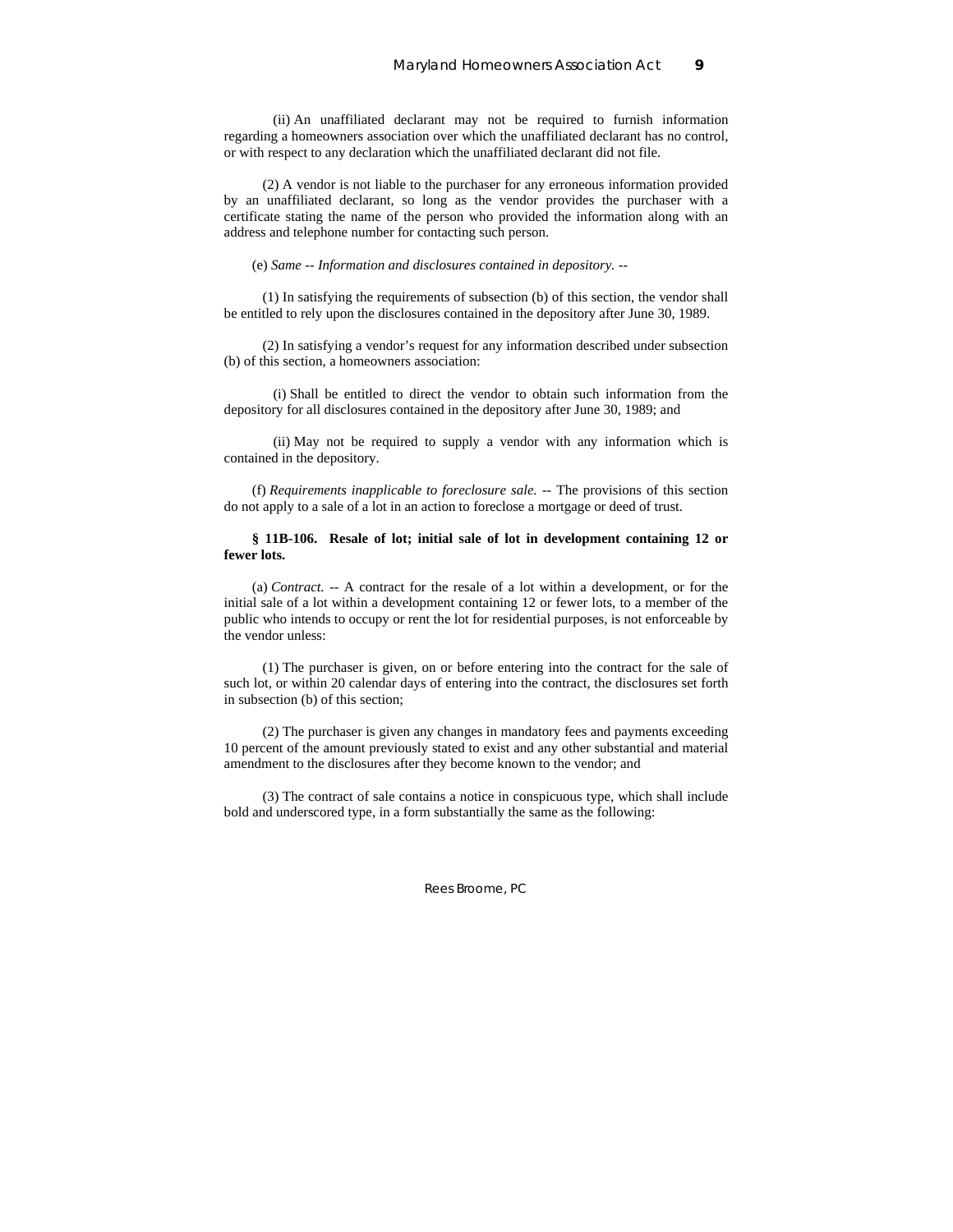"This sale is subject to the requirements of the Maryland Homeowners Association Act (the "Act"). The Act requires that the seller disclose to you at or before the time the contract is entered into, or within 20 calendar days of entering into the contract, certain information concerning the development in which the lot you are purchasing is located. The content of the information to be disclosed is set forth in § 11B-106 (b) of the Act (the "MHAA information") as follows: (The notice shall include at this point the text of § 11B-106 (b) in its entirety).

 If you have not received all of the MHAA information 5 calendar days or more before entering into the contract, you have 5 calendar days to cancel this contract after receiving all of the MHAA information. You must cancel the contract in writing, but you do not have to state a reason. The seller must also provide you with notice of any changes in mandatory fees exceeding 10% of the amount previously stated to exist and copies of any other substantial and material amendment to the information provided to you. You have 3 calendar days to cancel this contract after receiving notice of any changes in mandatory fees, or copies of any other substantial and material amendment to the MHAA information which adversely affects you. If you do cancel the contract you will be entitled to a refund of any deposit you made on account of the contract. However, unless you return the MHAA information to the seller when you cancel the contract, the seller may keep out of your deposit the cost of reproducing the MHAA information, or \$ 100, whichever amount is less.

 By purchasing a lot within this development, you will automatically be subject to various rights, responsibilities, and obligations, including the obligation to pay certain assessments to the homeowners association within the development. The lot you are purchasing may have restrictions on:

- (1) Architectural changes, design, color, landscaping, or appearance;
- (2) Occupancy density;
- (3) Kind, number, or use of vehicles;
- (4) Renting, leasing, mortgaging, or conveying property;
- (5) Commercial activity; or
- (6) Other matters.

 You should review the MHAA information carefully to ascertain your rights, responsibilities, and obligations within the development."

(b) *Information to be supplied by vendor.* -- The vendor shall provide the purchaser the following information in writing: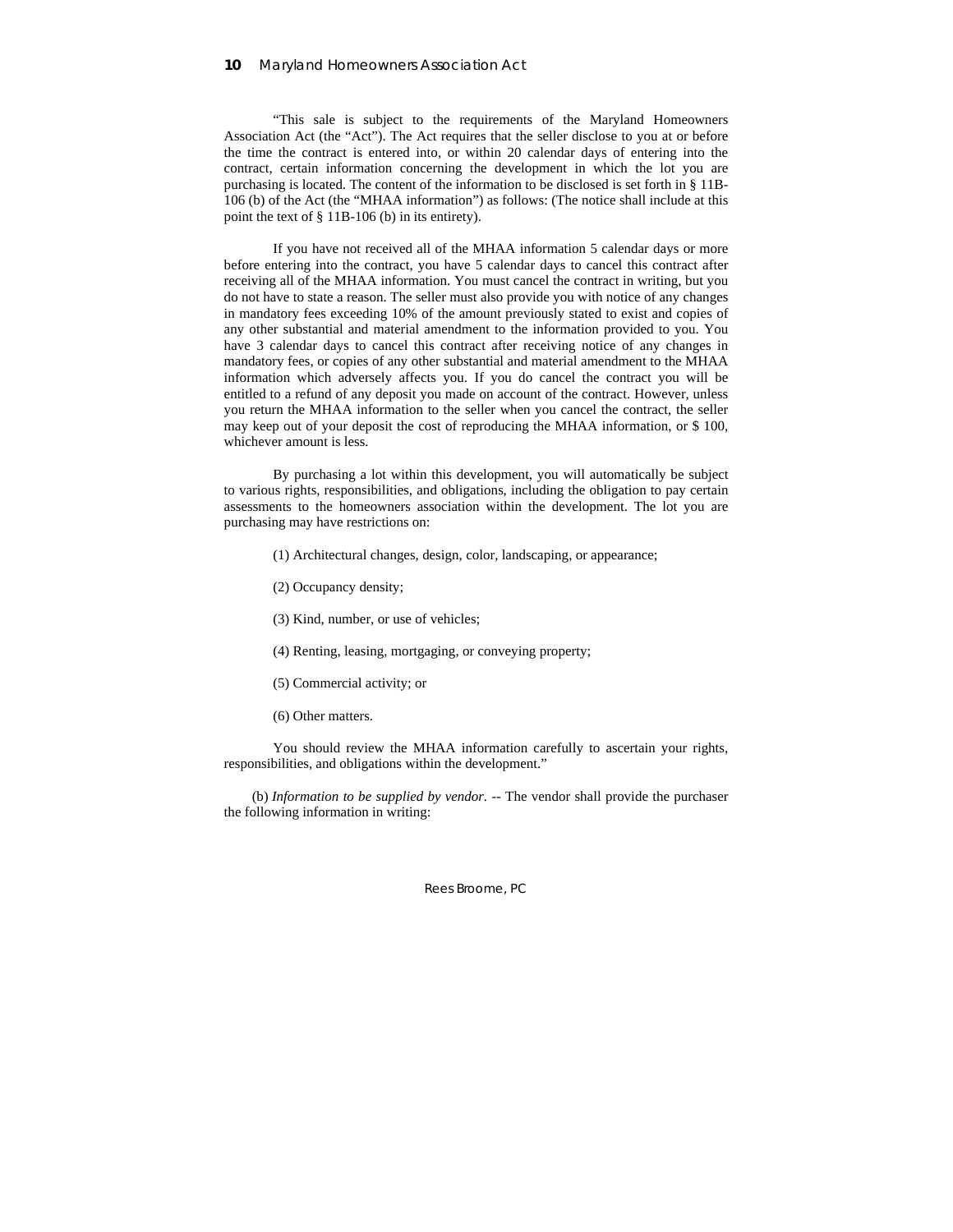(1) A statement as to whether the lot is located within a development;

 (2) (i) The current monthly fees or assessments imposed by the homeowners association upon the lot;

 (ii) The total amount of fees, assessments, and other charges imposed by the homeowners association upon the lot during the prior fiscal year of the homeowners association; and

 (iii) A statement of whether any of the fees, assessments, or other charges against the lot are delinquent;

 (3) The name, address, and telephone number of the management agent of the homeowners association, or other officer or agent authorized by the homeowners association to provide to members of the public, information regarding the homeowners association and the development, or a statement that no agent or officer is presently so authorized by the homeowners association;

(4) A statement as to whether the owner has actual knowledge of:

 (i) The existence of any unsatisfied judgments or pending lawsuits against the homeowners association; and

 (ii) Any pending claims, covenant violations actions, or notices of default against the lot; and

(5) A copy of:

 (i) The articles of incorporation, the declaration, and all recorded covenants and restrictions of the primary development, and of other related developments to the extent reasonably available, to which the purchaser shall become obligated on becoming an owner of the lot, including a statement that these obligations are enforceable against an owner's tenants, if applicable; and

 (ii) The bylaws and rules of the primary development, and of other related developments to the extent reasonably available, to which the purchaser shall become obligated on becoming an owner of the lot, including a statement that these obligations are enforceable against an owner and the owner's tenants, if applicable.

(c) *Notice of resale to homeowners association.* --

 (1) Within 30 calendar days of any resale transfer of a lot within a development, the transferor shall notify the homeowners association for the primary development of the transfer.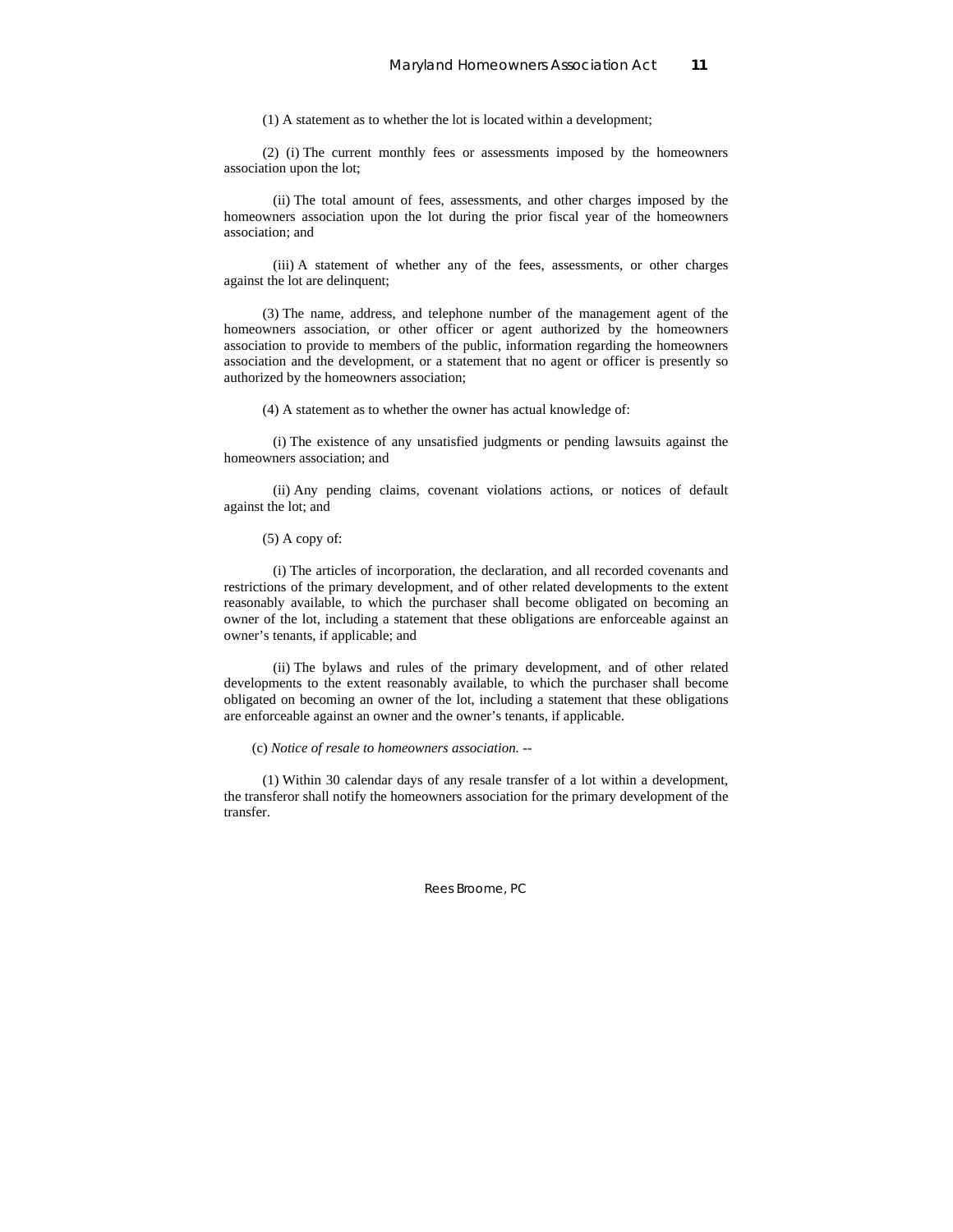(2) The notification shall include, to the extent reasonably available, the name and address of the transferee, the name and forwarding address of the transferor, the date of transfer, the name and address of any mortgagee, and the proportionate amount of any outstanding homeowners association fee or assessment assumed by each of the parties to the transaction.

(d) *Standard for compliance with subsection (b) -- In general.* -- The requirements of subsection (b) of this section shall be deemed to have been fulfilled if the information required to be disclosed is provided to the purchaser in writing in a clear and concise manner. The disclosures may be summarized or produced in any collection of documents, including plats, the declaration, or the organizational documents of the homeowners association, provided those documents effectively convey the required information to the purchaser.

(e) *Same -- Reliance on disclosures in depository.* -- In satisfying the requirements of subsection (b) of this section, the vendor shall be entitled to rely upon the disclosures contained in the depository after June 30, 1989.

(f) *Certain provisions inapplicable to foreclosure sale.* -- The provisions of subsections (a), (b), (d), and (e) of this section do not apply to the sale of a lot in an action to foreclose a mortgage or deed of trust.

### **11B-106.1. Meeting to elect governing body of homeowners association**

(a) Meeting of the members of the homeowners association to elect a governing body of the homeowners association shall be held within:

 (1) 60 days from the date that at least 75% of the total number of lots that may be part of the development after all phases are complete are sold to members of the public for residential purposes; or

 (2) If a lesser percentage is specified in the governing documents of the homeowners association, 60 days from the date the specified lesser percentage of the total number of lots in the development after all phases are complete are sold to members of the public for residential purposes.

(b) (1) Before the date of the meeting held under subsection (a) of this section. the declarant shall deliver to each lot owner notice that the requirements of subsection (a) of this section have been met.

 (2) The notice shall include the date, time and place of the meeting to elect the governing body of the homeowners association.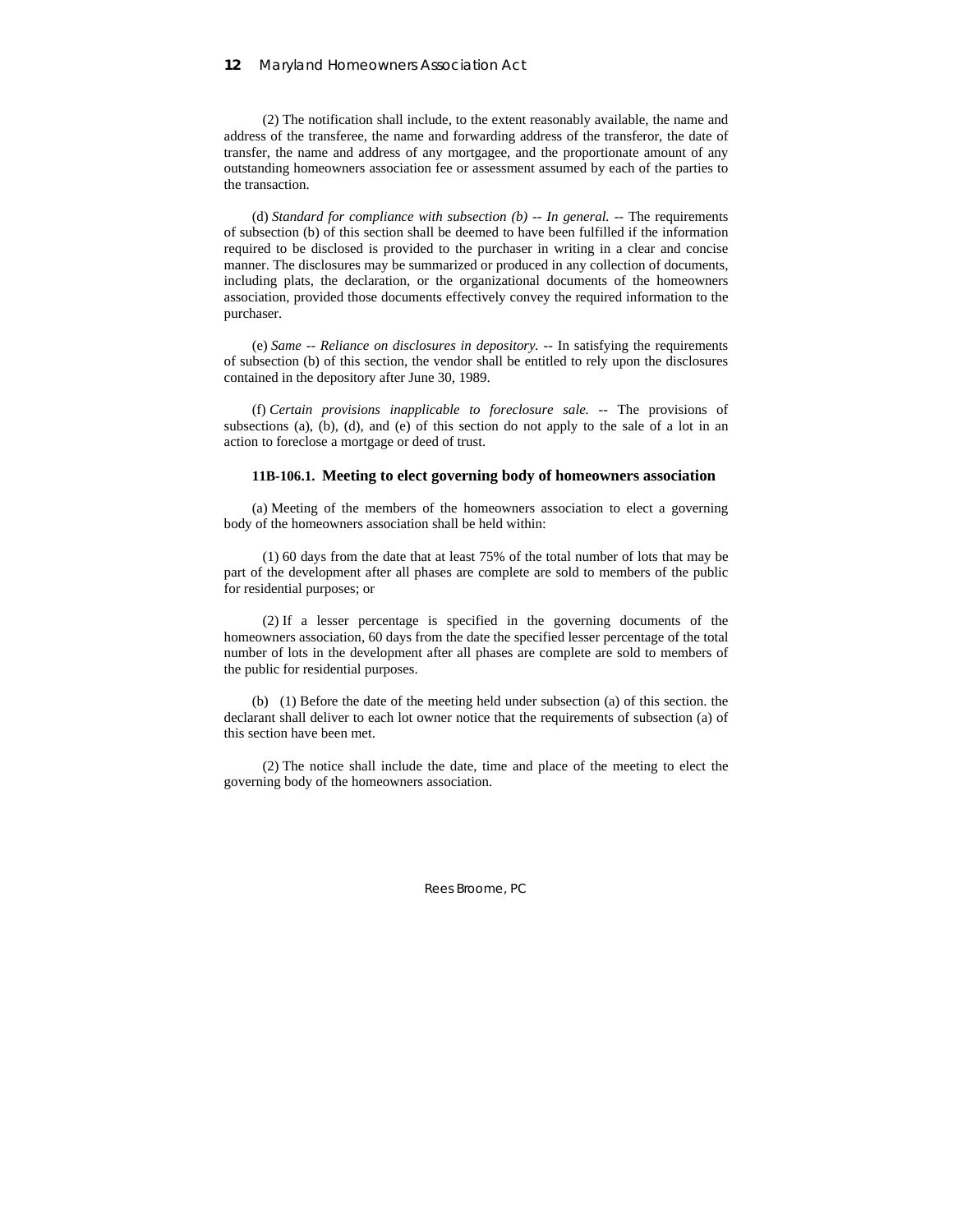(c) The term of each member of the governing body of the homeowners association appointed by the declarant shall end 10 days after the meeting under subsection (a) of this section is held, if a replacement board member is elected.

(d) Within 30 days from the date of the meeting held under subsection (a) of this section, the declarant shall deliver the following items to the governing body at the declarant's expense:

(1) The deeds to the common areas;

 (2) Copies of the homeowners association's filed articles of incorporation, declaration, and all recorded covenants, plats, restrictions, and any other records of the primary development and of related developments;

 (3) A copy of the bylaws and rules of the primary development and of other related developments as filed in the depository of the county in which the development is located;

(4) The minute books, including all minutes;

 (5) Subject to the restrictions of § 11B-112 of this title, all books and records of the homeowners association, including financial statements, minutes of any meeting of the governing body, and completed business transactions;

(6) Any policies, rules, and regulations adopted by the governing body;

 (7) The financial records of the homeowners association from the date of creation to the date of transfer of control, including budget information regarding estimated and actual expenditures by the homeowners association and any report relating to the reserves required for major repairs and replacement of the common areas of the homeowners association;

(8) A copy of all contracts to which the homeowners association is a party;

 (9) The name, address, and telephone number of any contractor or subcontractor employed by the homeowners contractor association;

(10) Any insurance policies in effect;

 (11) Any permit or notice of code violations issued to the homeowners association by the county, local, State, or federal government;

(12) Any warranty in effect and all prior insurance policies;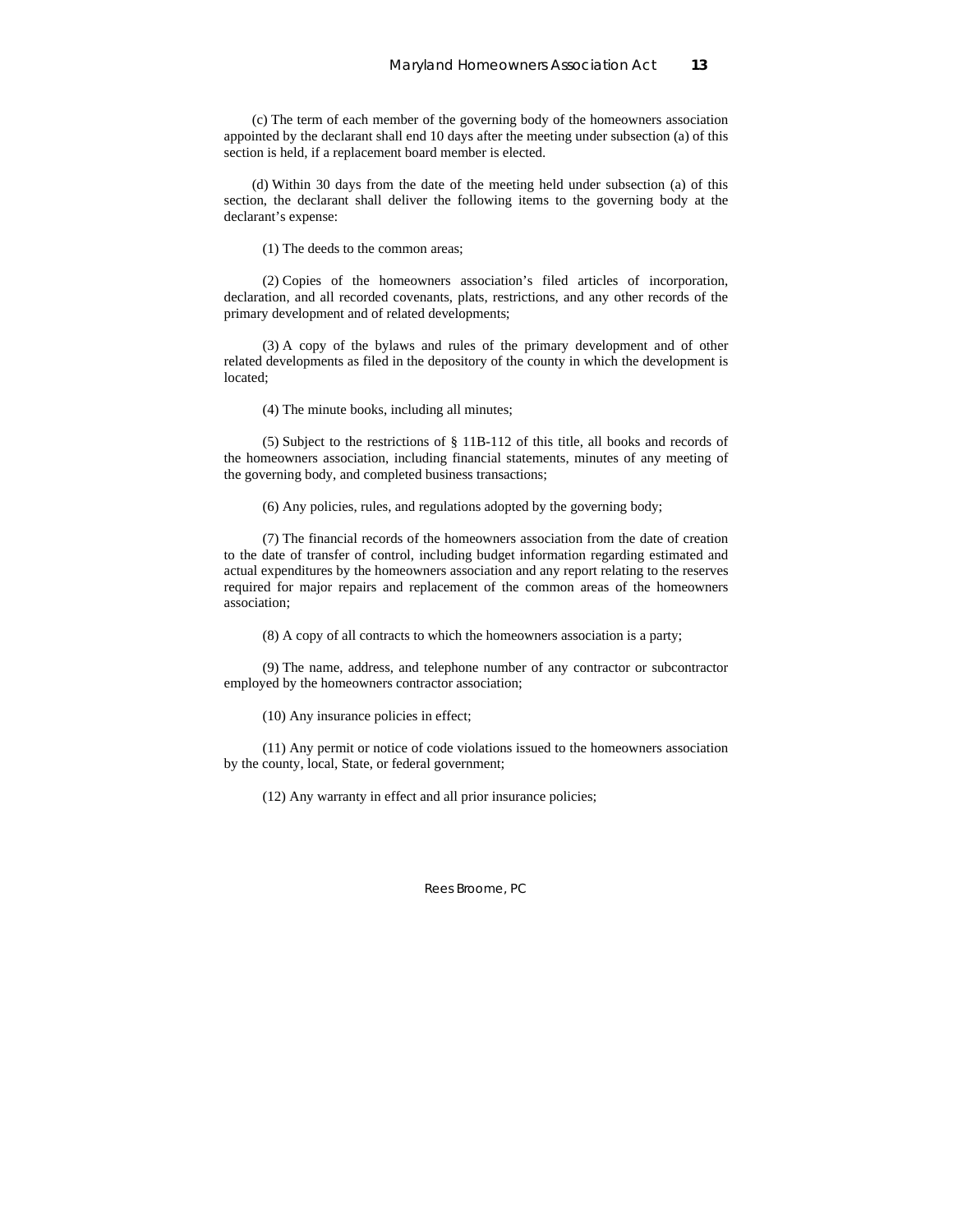(13) The homeowners association funds, including operating funds, replacement reserves, investment accounts, and working capital;

(14) The tangible property of the homeowners association;

 (15) A roster of current lot owners, including their mailing addresses, telephone numbers, and lot numbers, if known;

 (16) Individual member files and records, including assessment account records, correspondence, and notices of any violations; and

 (17) Drawings, architectural plans, or other suitable documents setting forth the necessary information for location, maintenance, and repairs of all common areas.

(e) (1) This subsection does not apply to a contract entered into before October 1, 2009.

 (2) (i) In this subsection, "contract" means an agreement with a company or individual to handle financial matters, maintenance, or services for the homeowners association.

 (ii) "Contract" does not include an agreement relating to the provision of utility services or communication systems.

 (3) Until all members of the governing body are elected by the lot owners at a transitional meeting under subsection (a) of this section, a contract entered into by the governing body may be terminated, at the discretion of the governing body and without liability for the termination, not later than 30 days after notice.

(f) If the declarant fails to comply with the requirements of this section, an aggrieved lot owner may submit the dispute to the Division of Consumer Protection of the Office of the Attorney General under § 11B-115(c) of this title.

### **§ 11B-107. Initials sale of lot not intended to be occupied or rented for residential purposes.**

(a) *Contract.* -- A contract for the initial sale of a lot in a development of any size to a person who does not intend to occupy or rent the lot for residential purposes is not enforceable by the vendor unless:

 (1) The purchaser is given, at or before the time a contract is entered into between the vendor and the purchaser, or within 7 calendar days of entering into the contract, the disclosures set forth in subsection (b) of this section;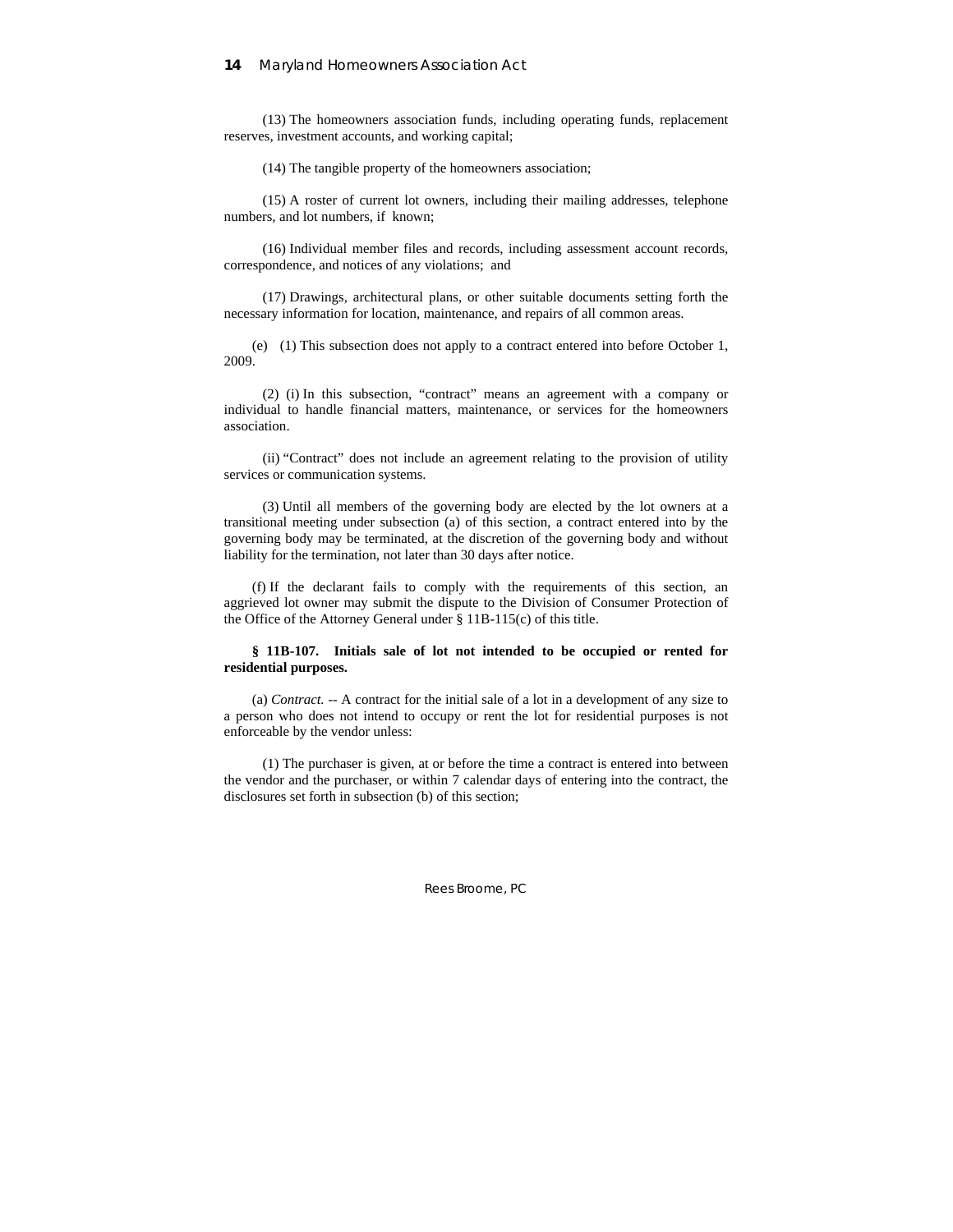(2) The purchaser is given notice of any change in mandatory fees and payments exceeding 10 percent of the amount previously stated to exist or any other substantial and material amendment to the disclosures after the same becomes known to the vendor; and

 (3) The purchaser is given at or before the time a contract is entered into between the vendor and the purchaser, a notice in a form substantially the same as the following:

### *"NOTICE*

*The seller is required by law to furnish you at or before the time a contract is entered into, or within 7 calendar days of entering into the contract, all of the information listed in § 11B-107 (b) of the Maryland Homeowners Association Act. The information is as follows: (The notice shall include at this point the text of § 11B-107 (b) in its entirety)."* 

(b) *Information to be supplied by vendor.* -- The vendor shall provide the purchaser the following information in writing:

 (1) The name, principal address, and telephone number of the vendor and of the declarant, if the declarant is not the vendor;

(2) A description of:

 (i) The location and size of the development, including the minimum and maximum number of lots currently planned or permitted, if applicable, which may be contained within the development; and

 (ii) Any property owned by the declarant or the vendor contiguous to the development which is to be dedicated to public use; and

 (3) A copy of the bylaws and rules of the primary development, and of other related developments to the extent available, to which the purchaser shall become obligated on becoming an owner of the lot, including a statement that these obligations are enforceable against an owner and the owner's tenants, if applicable.

(c) *Information contained in depository.* -- In satisfying a vendor's request for any information described under subsection (b) of this section, a homeowners association:

 (1) Shall be entitled to direct the vendor to obtain the information from the depository for all disclosures contained in the depository after June 30, 1989; and

 (2) May not be required to supply a vendor with any information which is contained in the depository.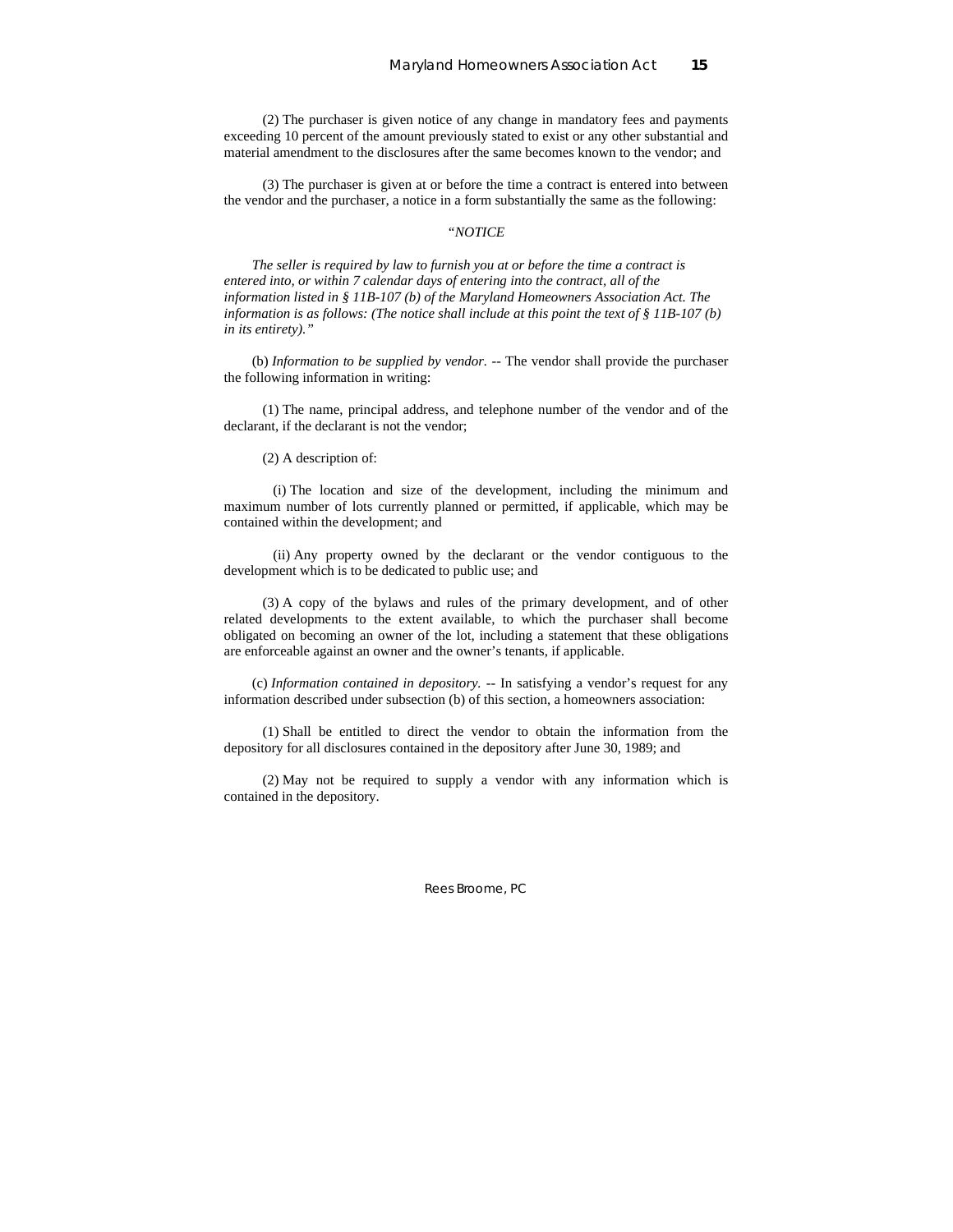(d) *Provisions inapplicable to foreclosure sale.* -- The provisions of this section do not apply to a sale of a lot in an action to foreclose a mortgage or deed of trust.

#### **§ 11B-108. Cancellation of contract.**

(a) *Failure to receive disclosures required by § 11B-105, § 11B-106 or § 11B-107 -- Entry into contract.* -- A person who enters into a contract as a purchaser but who has not received all of the disclosures required by § 11B-105, § 11B-106, or § 11B-107 of this title, as applicable, shall, prior to settlement, be entitled to cancel the contract and to the immediate return of deposits made on account of the contract.

### (b) *Same -- Five calendar days before entry into contract.* --

 (1) Any purchaser who has not received all of the disclosures required under § 11B-105 or § 11B-106 of this title, as applicable, 5 calendar days or more before the contract was entered into, within 5 calendar days following receipt by the purchaser of the disclosures required by  $\S$  11B-105 (a) and (b) or  $\S$  11B-106 (a) and (b) of this title, as applicable, may cancel in writing the contract without stating a reason and without liability on the part of the purchaser.

 (2) The purchaser shall be entitled to the return of any deposits made on account of the contract, except that the vendor shall be entitled to retain the cost of reproducing the information specified in § 11B-105 (b), § 11B-106 (b), or § 11B-107 (b) of this title, as applicable, or \$ 100, whichever amount is less, if the disclosures are not returned to the vendor at the time the contract is cancelled.

(c) *Receipt of amendment to disclosure which adversely affects purchaser.* -- Any purchaser may within 3 calendar days following receipt by the purchaser of a change in mandatory fees and payments exceeding 10 percent of the amount previously stated to exist or any other substantial and material amendment to the disclosures required by § 11B-105 or § 11B-106 of this title, as applicable, which adversely affects the purchaser, cancel in writing the contract without stating a reason and without liability on the part of the purchaser, and the purchaser shall be entitled to the return of deposits made on account of the contract.

(c–1) *Deposits held in trust. --* If any deposits are held in trust by a licensed real estate broker, the return of the deposits to a purchaser under subsection (a), (b), or (c) of this section shall comply with the procedures set forth in § 17–505 of the Business Occupations and Professions Article.

(d) *Waiver of termination of purchaser's rights under section.* -- The rights of a purchaser under this section may not be waived in the contract and any attempted waiver is void. However, if any purchaser proceeds to settlement, the purchaser's right to cancel under this section is terminated.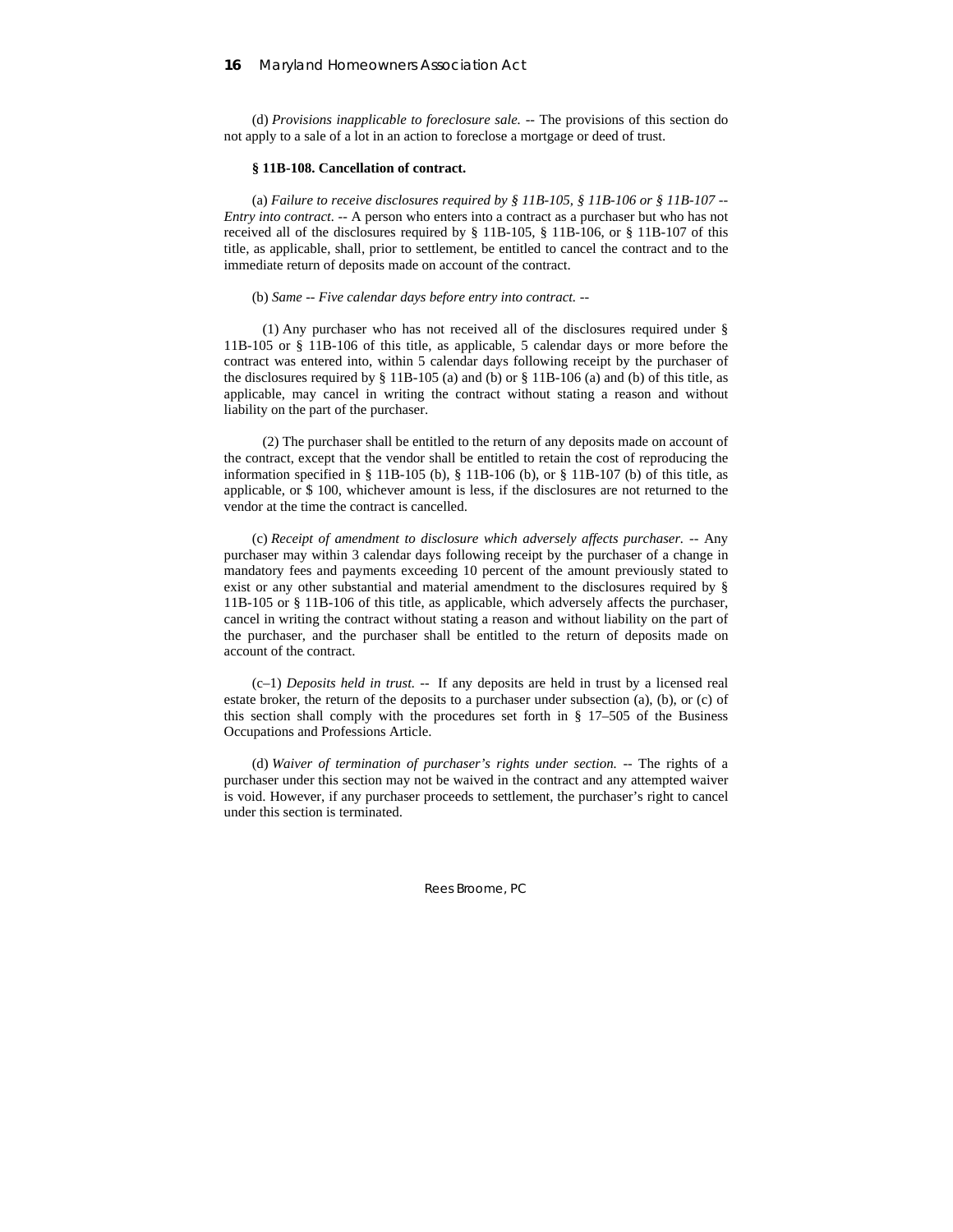(e) *Reliance on disclosures contained in depository.* -- In satisfying the requirements of subsection (b) of this section, the vendor shall be entitled to rely upon the disclosures contained in the depository after June 30, 1989.

(f) *Provisions inapplicable to foreclosure sale.* -- The provisions of this section do not apply to a sale of a lot in an action to foreclose a mortgage or deed of trust.

#### **§ 11B-109. Untrue statements or omissions by vendor.**

 (a) *Liability for damages; limitations period.* -- Any vendor, required under § 11B-105, § 11B-106, or § 11B-107 of this title to disclose information to a purchaser, who makes an untrue statement of a material fact, or who omits to state a material fact necessary in order to make the statements made, in the light of the circumstances under which they were made, not misleading, shall be liable for damages proximately caused by the untrue statement or omission to the person purchasing a lot from that vendor. However, an action may not be maintained to enforce a liability created under this section unless brought within one year after the facts constituting the cause of action have or should have been discovered.

(b) *Exception to liability.* -- A vendor may not be liable under subsection (a) if the vendor had, after reasonable investigation, reasonable grounds to believe, and did believe, at the time the information required to be disclosed under § 11B-105, § 11B-106, or § 11B-107 of this title was provided to the purchaser, that the statements were true and that there was no omission to state a material fact necessary to make the statements not misleading.

(c) *Provisions inapplicable to foreclosure sale.* -- The provisions of this section do not apply to trustees, mortgagees, assignees of mortgagees or other persons selling a lot in an action to foreclose a mortgage or deed of trust.

#### **§ 11B-110. Warranties; notice of defect.**

(a) (1) In addition to the implied warranties on private dwelling units under § 10– 203 of this article and the express warranties on private dwelling units under § 10–202 of this article, there shall be an implied warranty to the homeowners association that the improvements to common areas are:

- (i) Free from faulty materials;
- (ii) Constructed in accordance with sound engineering standards; and
- (iii) Constructed in a workmanlike manner.

 (2) (i) Subject to the provisions of subparagraph (ii) of this paragraph, if the improvements to the common areas were constructed by the vendor, its agents, servants,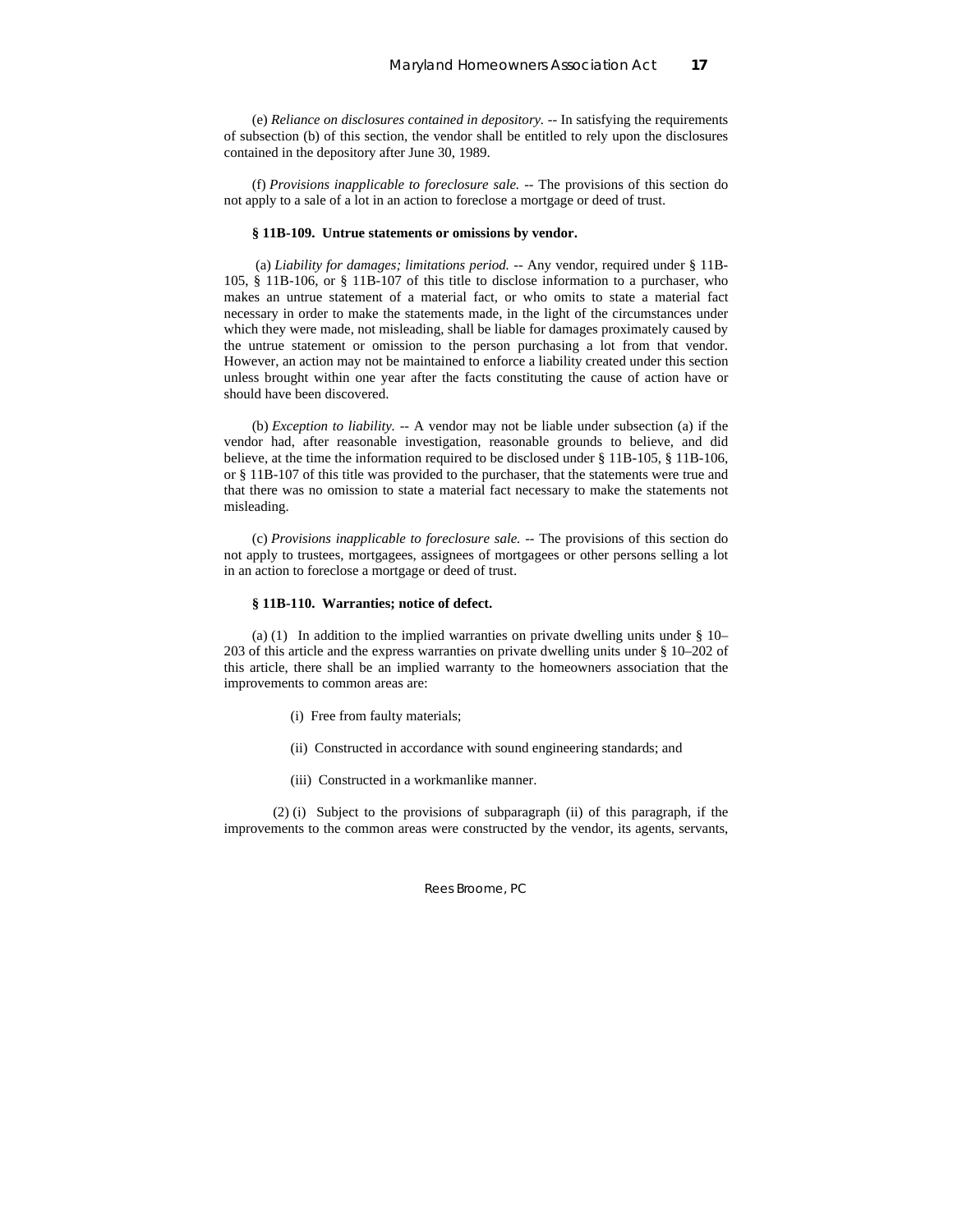employees, contractors, or subcontractors, then the warranty on improvements shall be from the vendor of the lots within the development.

 (ii) If the improvements to the common areas were constructed on the common areas prior to its conveyance to the homeowners association, then the warranty on improvements shall be from the grantor of the common areas.

 (3) (i) The warranty on improvements to the common areas begins with the first transfer of title to a lot to a member of the public by the vendor of the lot.

 (ii) The warranty on improvements to common areas not completed at the first transfer of title to a lot shall begin with the completion of the improvement or with its availability for use by lot owners, whichever occurs later.

 (iii) The warranty extends for a period of 2 years from commencement under subparagraph (i) or (ii) of this paragraph or 2 years from the date on which the lot owners, other than the declarant and its affiliates, first elect a controlling majority of the members of the governing body of the homeowners association, whichever occurs later.

 (4) Suit for enforcement of the warranty on improvements to the common areas may be brought by either the homeowners association or by an individual lot owner.

(b) Notice of a defect shall be given within the warranty period and suit for enforcement of the warranty shall be brought within one year of the expiration of the warranty period.

(c) Warranties shall not apply to defects caused through abuse or failure to perform maintenance by a lot owner or the homeowners association.

### **§ 11B-111. Meetings of homeowners association or its governing body.**

 Except as provided in this title, and notwithstanding anything contained in any of the documents of the homeowners association:

 (1) Subject to the provisions of paragraph (4) of this section, all meetings of the homeowners association, including meetings of the board of directors or other governing body of the homeowners association or a committee of the homeowners association, shall be open to all members of the homeowners association or their agents;

 (2) All members of the homeowners association shall be given reasonable notice of all regularly scheduled open meetings of the homeowners association;

 (3) (i) This paragraph does not apply to any meeting of a governing body that occurs at any time before the lot owners, other than the developer, have a majority of votes in the homeowners association, as provided in the declaration;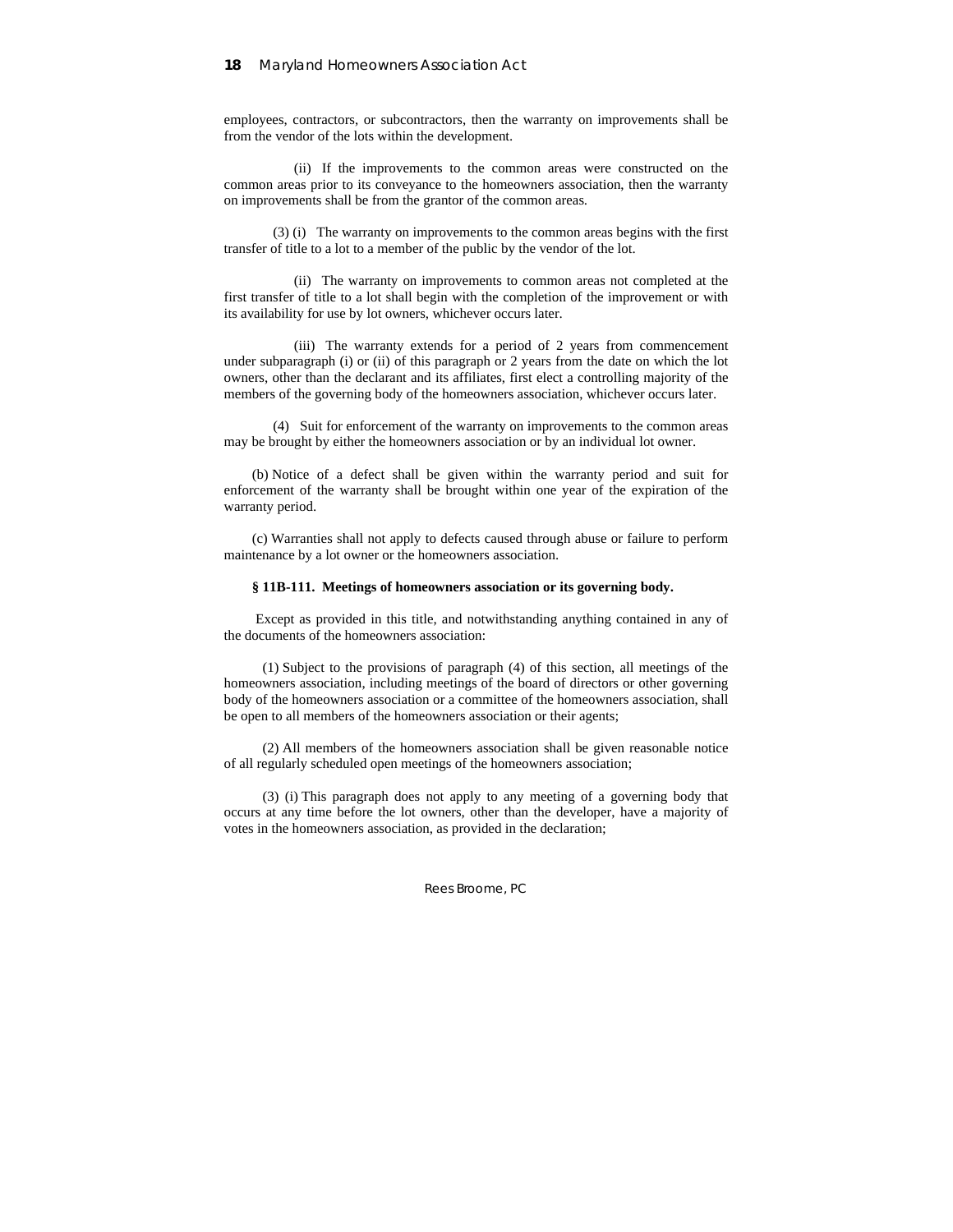(ii) Subject to subparagraph (iii) of this paragraph and to reasonable rules adopted by a governing body, a governing body shall provide a designated period of time during a meeting to allow lot owners an opportunity to comment on any matter relating to the homeowners association;

 (iii) During a meeting at which the agenda is limited to specific topics or at a special meeting, the lot owners' comments may be limited to the topics listed on the meeting agenda; and

 (iv) The governing body shall convene at least one meeting each year at which the agenda is open to any matter relating to the homeowners association;

 (4) A meeting of the board of directors or other governing body of the homeowners association or a committee of the homeowners association may be held in closed session only for the following purposes:

(i) Discussion of matters pertaining to employees and personnel;

 (ii) Protection of the privacy or reputation of individuals in matters not related to the homeowners association's business;

(iii) Consultation with legal counsel on legal matters;

 (iv) Consultation with staff personnel, consultants, attorneys, board members, or other persons in connection with pending or potential litigation or other legal matters;

(v) Investigative proceedings concerning possible or actual criminal misconduct;

 (vi) Consideration of the terms or conditions of a business transaction in the negotiation stage if the disclosure could adversely affect the economic interests of the homeowners association;

 (vii) Compliance with a specific constitutional, statutory, or judicially imposed requirement protecting particular proceedings or matters from public disclosure;

(viii) Discussion of individual owner assessment accounts; and

(5) If a meeting is held in closed session under paragraph (4) of this section:

 (i) An action may not be taken and a matter may not be discussed if it is not permitted by paragraph (4) of this section; and

 (ii) A statement of the time, place, and purpose of a closed meeting, the record of the vote of each board or committee member by which the meeting was closed, and the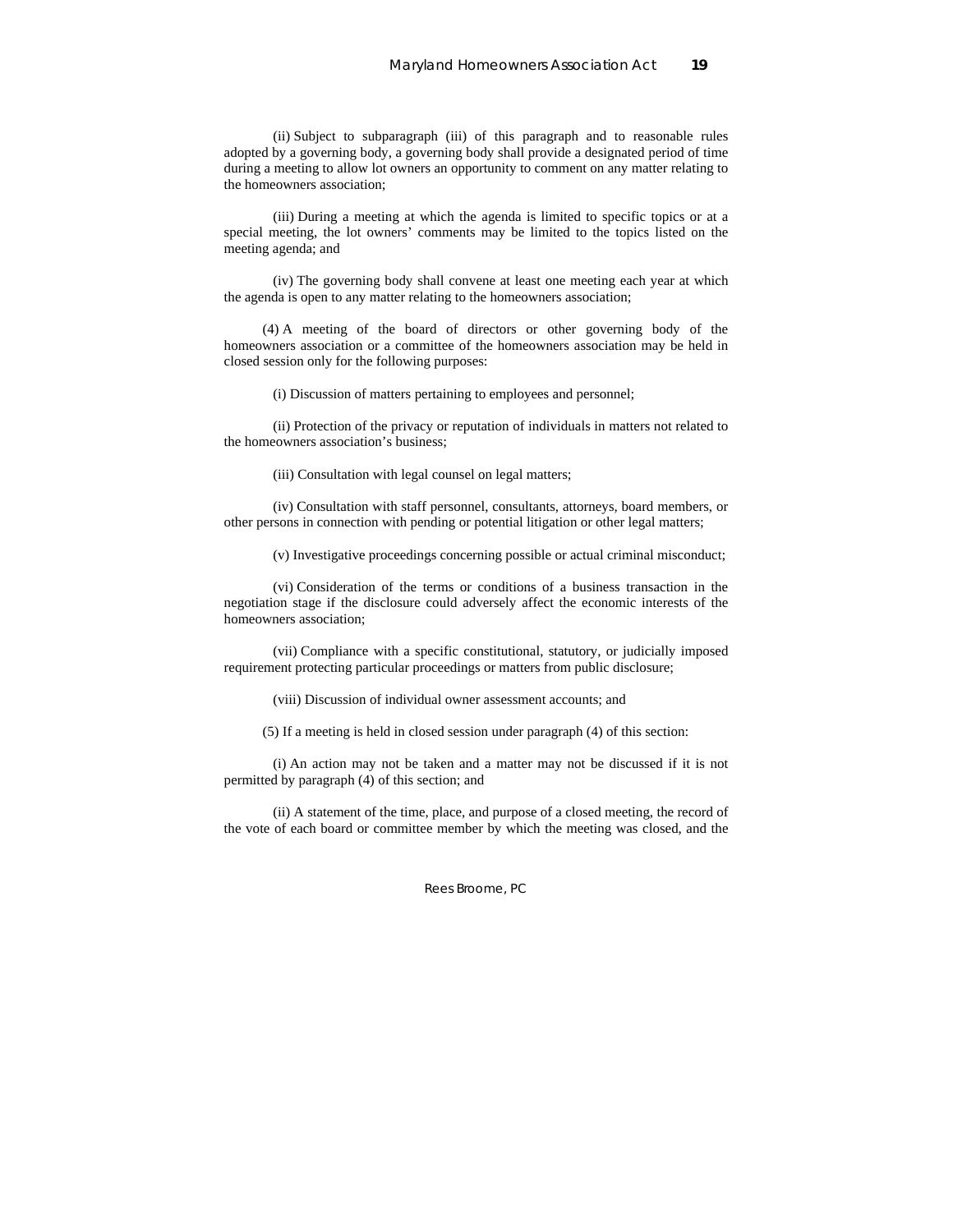authority under this section for closing a meeting shall be included in the minutes of the next meeting of the board of directors or the committee of the homeowners association.

### **§ 11B-111.1. Family day care homes -- No impact home-based businesses.**

(a) *Definitions.* --

(1) In this section, the following words have the meanings indicated.

 (2) "Day care provider" means the adult who has primary responsibility for the operation of a family day care home.

 (3) "Family day care home" means a unit registered under Title 5, Subtitle 5 of the Family Law Article.

(4) "No-impact home-based business" means a business that:

(i) Is consistent with the residential character of the dwelling unit;

 (ii) Is subordinate to the use of the dwelling unit for residential purposes and requires no external modifications that detract from the residential appearance of the dwelling unit;

 (iii) Uses no equipment or process that creates noise, vibration, glare, fumes, odors, or electrical or electronic interference detectable by neighbors or that causes an increase of common expenses that can be solely and directly attributable to a no-impact home-based business; and

 (iv) Does not involve use, storage, or disposal of any grouping or classification of materials that the United States Secretary of Transportation or the State or any local governing body designates as a hazardous material.

(b) *Applicability.* --

 (1) The provisions of this section relating to family day care homes do not apply to a homeowners association that is limited to housing for older persons, as defined under the federal Fair Housing Act.

 (2) The provisions of this section relating to no-impact home-based businesses do not apply to a homeowners association that has adopted, prior to July 1, 1999, procedures in accordance with its covenants, declaration, or bylaws for the prohibition or regulation of no-impact home-based businesses.

(c) *Permitted activities.* --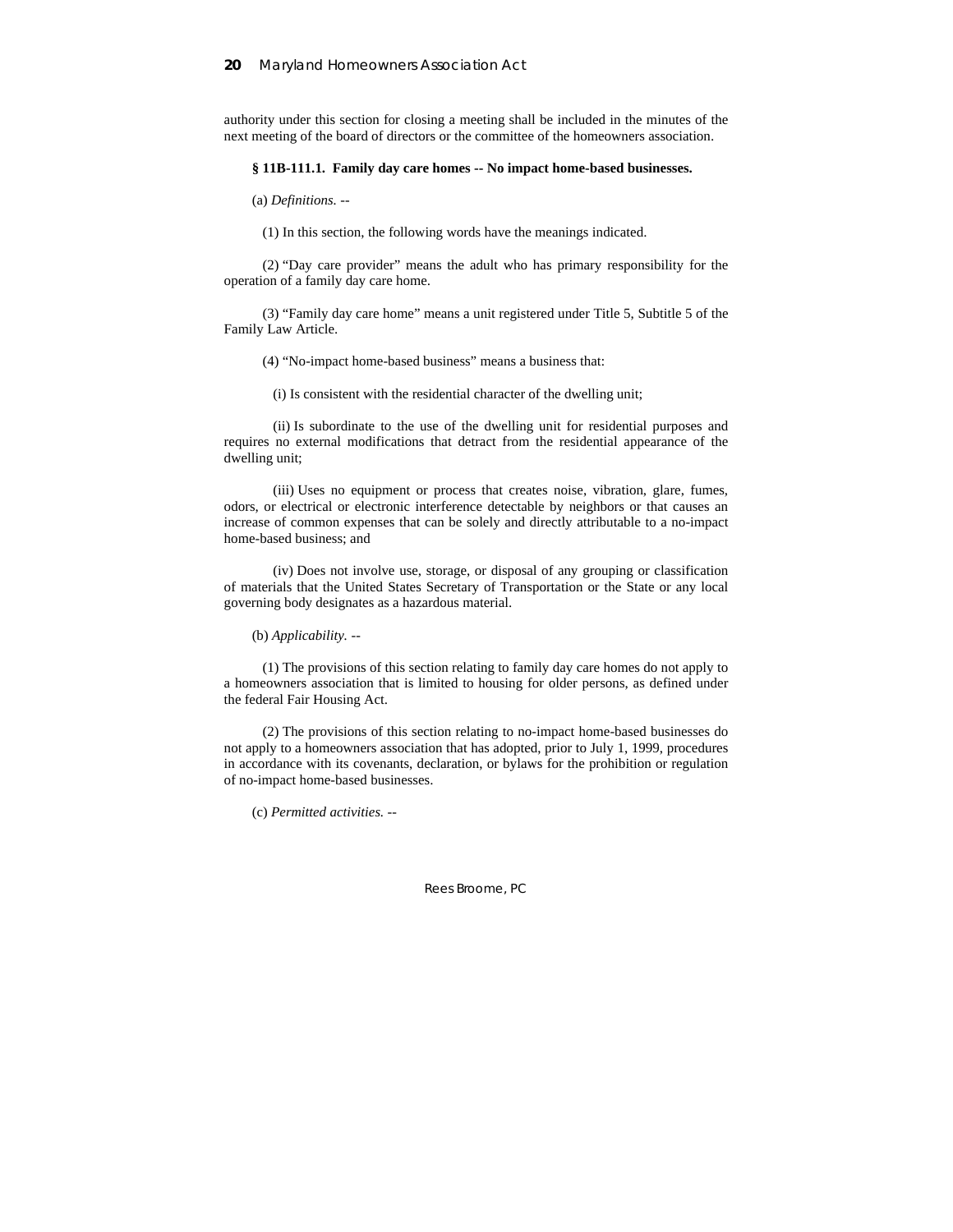(1) Subject to the provisions of subsections (d) and (e) (1) of this section, a recorded covenant or restriction, a provision in a declaration, or a provision of the bylaws or rules of a homeowners association that prohibits or restricts commercial or business activity in general, but does not expressly apply to family day care homes or no-impact home-based businesses, may not be construed to prohibit or restrict:

 (i) The establishment and operation of family day care homes or no-impact home-based businesses; or

 (ii) Use of the roads, sidewalks, and other common areas of the homeowners association by users of the family day care home.

 (2) Subject to the provisions of subsections (d) and (e) (1) of this section, the operation of a family day care home or no-impact home-based business shall be:

(i) Considered a residential activity; and

(ii) A permitted activity.

(d) *Express prohibition.* --

 (1) (i) Except as provided in subparagraph (ii) of this paragraph and subject to the provisions of paragraphs (2) and (3) of this subsection, a homeowners association may include in its declaration, bylaws, or recorded covenants and restrictions a provision expressly prohibiting the use of a residence as a family day care home or no-impact home-based business.

 (ii) A homeowners association may not include a provision described under subparagraph (i) of this paragraph expressly prohibiting the use of a residence as a family day care home in its declaration, bylaws, or recorded covenants and restrictions until the lot owners, other than the developer, have 90% of the votes in the homeowners association.

 (iii) A provision described under subparagraph (i) of this paragraph expressly prohibiting the use of a residence as a family day care home or no-impact home-based business shall apply to an existing family day care home or no-impact home-based business in the homeowners association.

 (2) A provision described under paragraph (1) (i) of this subsection expressly prohibiting the use of a residence as a family day care home or no-impact home-based business may not be enforced unless it is approved by a simple majority of the total eligible voters of the homeowners association, not including the developer, under the voting procedures contained in the declaration or bylaws of the homeowners association.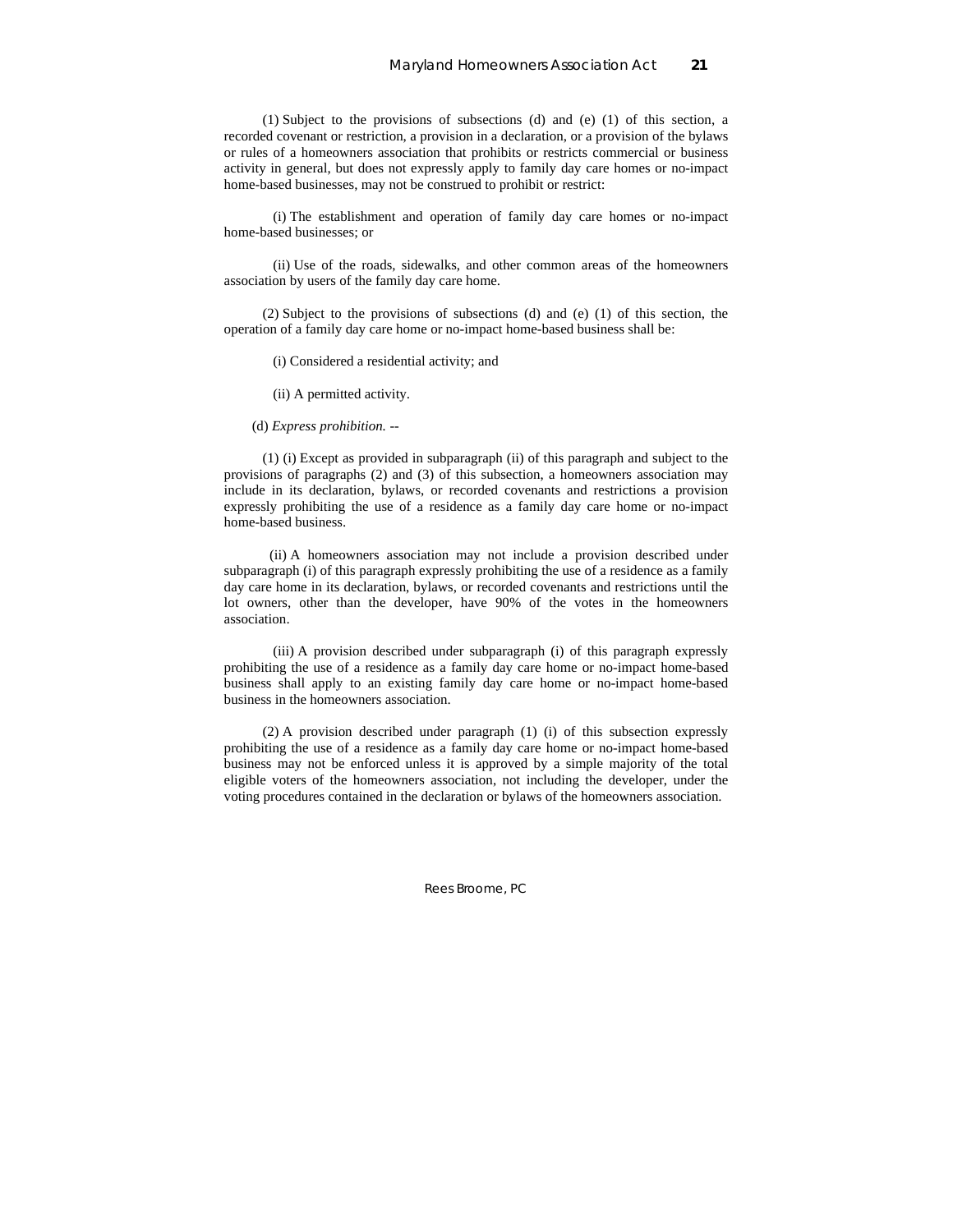(3) If a homeowners association includes in its declaration, bylaws, or recorded covenants and restrictions a provision prohibiting the use of a residence as a family day care home or no-impact home-based business, it shall also include a provision stating that the prohibition may be eliminated and family day care homes or no-impact home-based businesses may be approved by a simple majority of the total eligible voters of the homeowners association under the voting procedures contained in the declaration or bylaws of the homeowners association.

 (4) If a homeowners association includes in its declaration, bylaws, or recorded covenants and restrictions a provision expressly prohibiting the use of a residence as a family day care home or no-impact home-based business, the prohibition may be eliminated and family day care or no-impact home-based business activities may be permitted by the approval of a simple majority of the total eligible voters of the homeowners association under the voting procedures contained in the declaration or bylaws of the homeowners association.

(e) *Regulation of operation.* -- A homeowners association may include in its declaration, bylaws, rules, or recorded covenants and restrictions a provision that:

 (1) Requires day care providers to pay on a pro rata basis based on the total number of family day care homes operating in the homeowners association any increase in insurance costs of the homeowners association that are solely and directly attributable to the operation of family day care homes in the homeowners association; and

 (2) Imposes a fee for use of common areas in a reasonable amount not to exceed \$ 50 per year on each family day care home or no-impact home-based business which is registered and operating in the homeowners association.

(f) *Notice.* --

 (1) If the homeowners association regulates the number or percentage of family day care homes under subsection (e) (1) of this section, in order to assure compliance with this regulation, the homeowners association may require residents to notify the homeowners association before opening a family day care home.

 (2) The homeowners association may require residents to notify the homeowners association before opening a no-impact home-based business.

(g) *Liability insurance.* --

(1) A day care provider in a homeowners association:

 (i) Shall obtain the liability insurance described under §§ 19-106 and 19-202 of the Insurance Article in at least the minimum amount described under that statute; and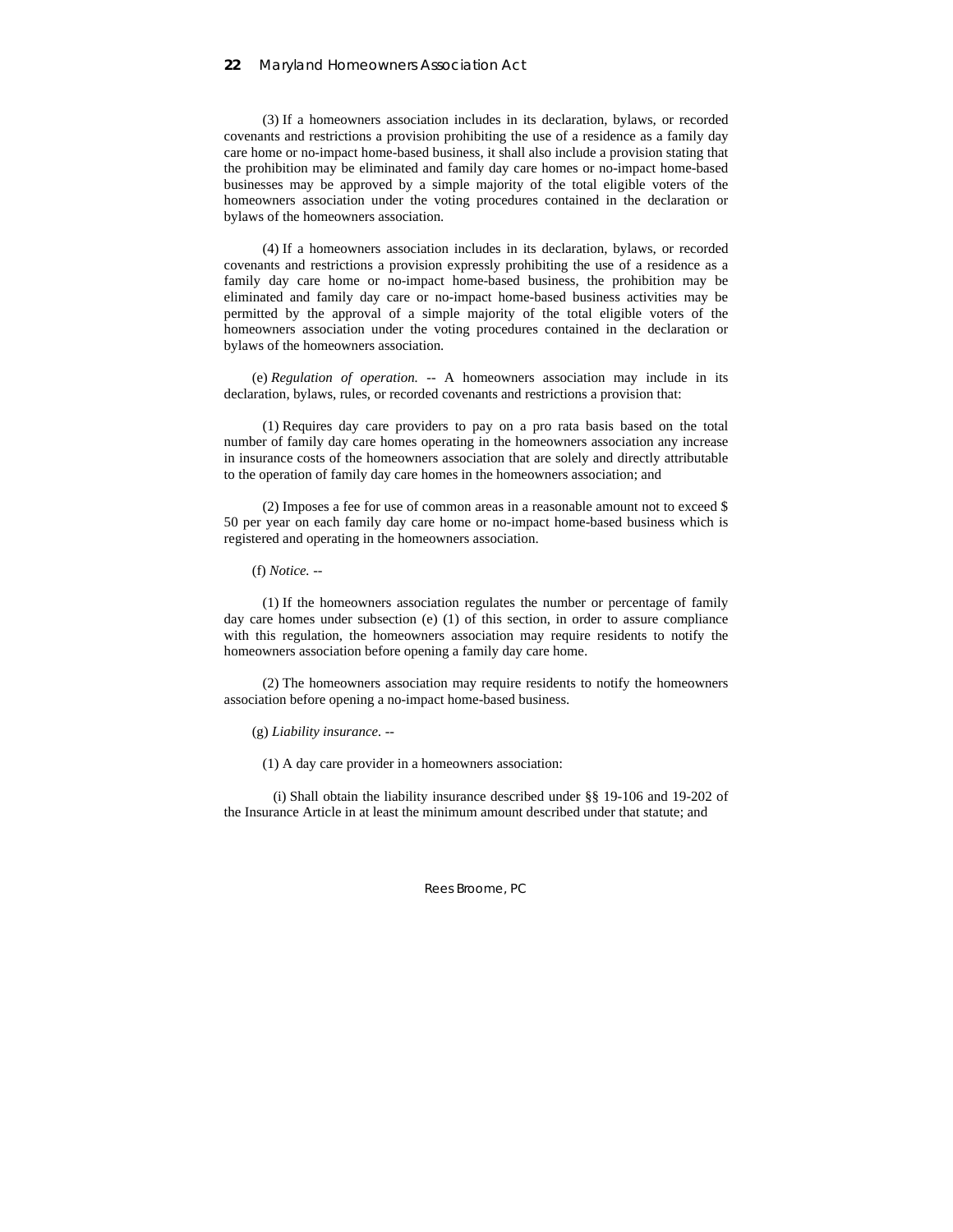(ii) May not operate without the liability insurance described under item (i) of this paragraph.

 (2) A homeowners association may not require a day care provider to obtain insurance in an amount greater than the minimum amount required under paragraph (1) of this subsection.

(h) *Home-based businesses.* -- A homeowners association may restrict or prohibit a no-impact home-based business in any common areas.

### **§ 11B-111.2. Candidate or proposition sign.**

(a) *In general.* -- In this section, "candidate sign" means a sign on behalf of a candidate for public office or a slate of candidates for public office.

(b) *Exceptions.* -- Except as provided in subsection (c) of this section, a recorded covenant or restriction, a provision in a declaration, or a provision in the bylaws or rules of a homeowners association may not restrict or prohibit the display of:

(1) A candidate sign; or

 (2) A sign that advertises the support or defeat of any question submitted to the voters in accordance with the Election Law Article.

(c) *Restriction.* -- A recorded covenant or restriction, a provision in a declaration, or a provision in the bylaws or rules of a homeowners association may restrict the display of a candidate sign or a sign that advertises the support or defeat of any proposition:

(1) In the common areas;

(2) In accordance with provisions of federal, State, and local law; or

 (3) If a limitation to the time period during which signs may be displayed is not specified by a law of the jurisdiction in which the homeowners association is located, to a time period not less than:

 (i) 30 days before the primary election, general election, or vote on the proposition; and

(ii) 7 days after the primary election, general election, or vote on the proposition.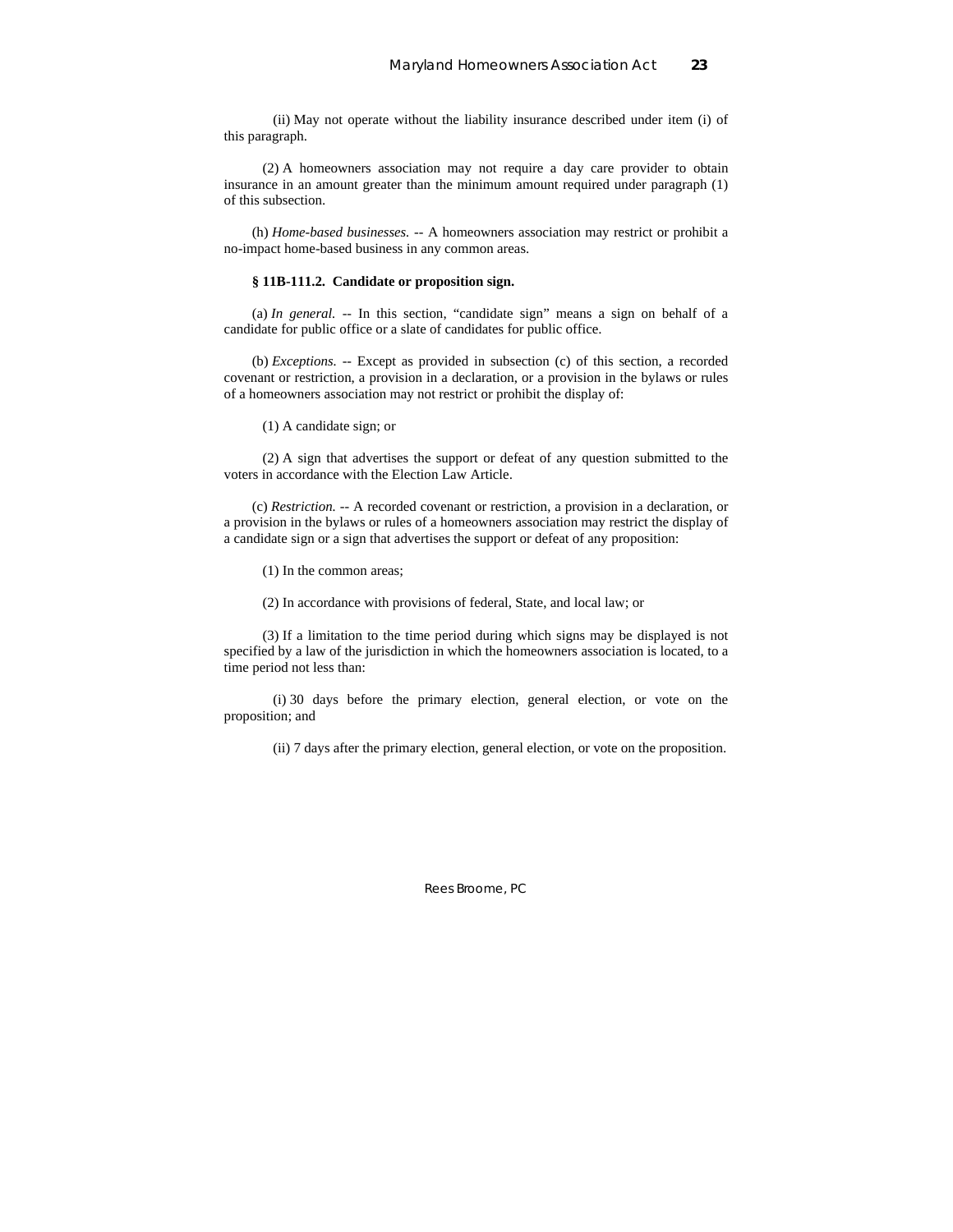### **§ 11B-111.3. Distribution of written information and materials.**

(a) *Applicability.* -- This section does not apply to the distribution of information or materials at any time before the lot owners, other than the developer, have a majority of votes in the homeowners association, as provided in the declaration.

(b) *Door-to-door distribution.* -- In this section, the door-to-door distribution of any of the following information or materials may not be considered a distribution for purposes of determining the manner in which a governing body distributes information under this section:

 (1) Any information or materials reflecting the assessments imposed on lot owners in accordance with a recorded covenant, the declaration, bylaw, or rule of the homeowners association; and

(2) Any meeting notices of the governing body.

(c) *Written information or materials.* -- Except for reasonable restrictions to the time of distribution, a recorded covenant or restriction, a provision in a declaration, or a provision of the bylaws or rules of a homeowners association may not restrict a lot owner from distributing written information or materials regarding the operation of or matters relating to the operation of the homeowners association in any manner or place that the governing body distributes written information or materials.

### **§ 11B-111.4. Meetings.**

(a) *Applicability.* -- This section does not apply to any meetings of lot owners occurring at any time before the lot owners, other than the developer, have a majority of the votes in the homeowners association, as provided in the declaration.

(b) *Meetings.* -- Subject to reasonable rules adopted by the governing body, lot owners may meet for the purpose of considering and discussing the operation of and matters relating to the operation of the homeowners association in any common areas or in any building or facility in the common areas that the governing body of the homeowners association uses for scheduled meetings.

### **§ 11B-111.5. Court appointment of receiver.**

(a) If a homeowners association fails to fill vacancies on the governing body sufficient to constitute a quorum in accordance with the bylaws, three or more owners of lots may petition the circuit court for the county where the condominium is located to appoint a receiver to manage the affairs of the homeowners association.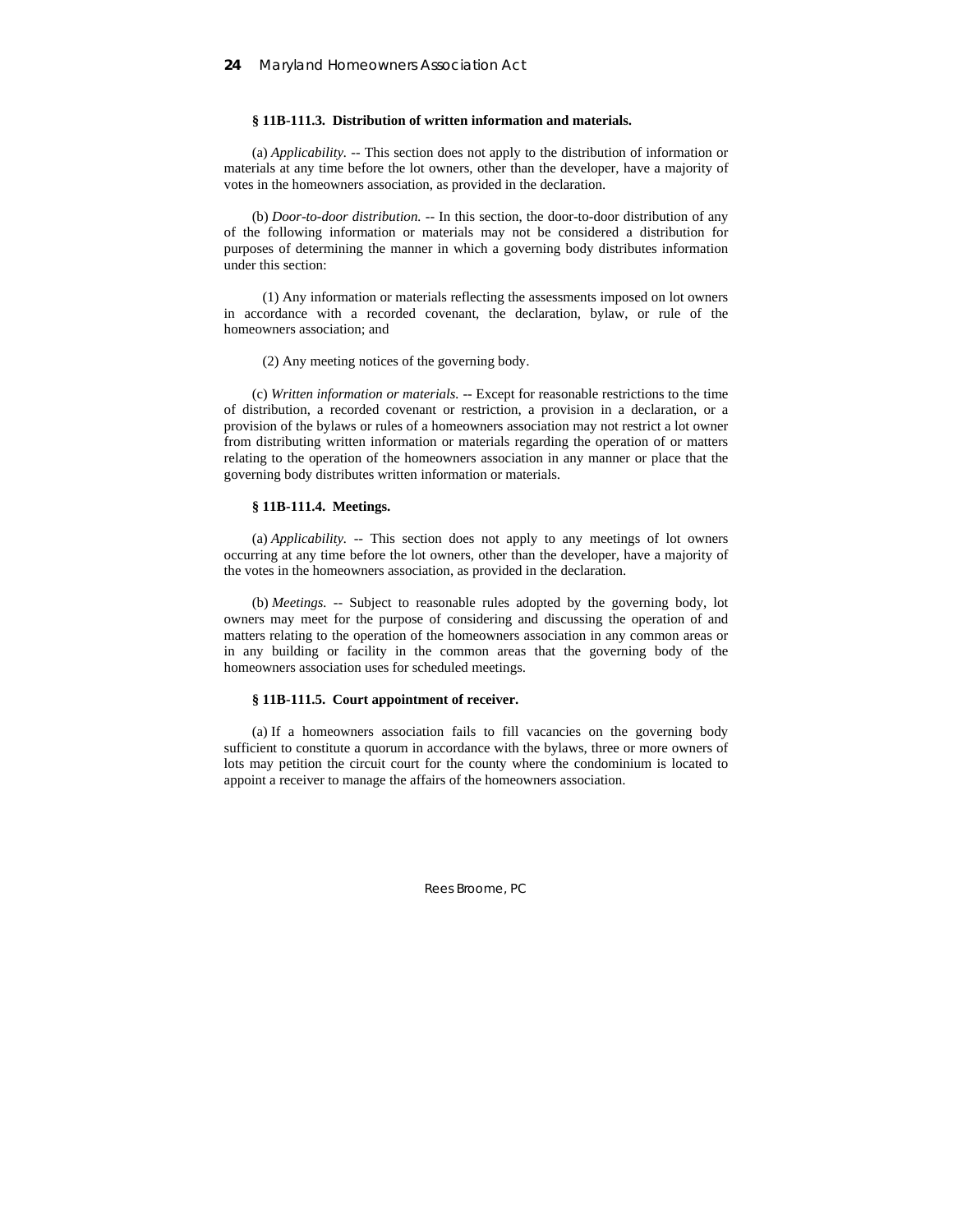(b) (1) At least 30 days before petitioning the circuit court, the lot owners acting under the authority granted by subsection (a) of this section shall mail to the governing body a notice describing the petition and the proposed action.

 (2) The lot owners shall mail a copy of the notice to the owner of each lot in the development.

(c) If the governing body fails to fill vacancies sufficient to constitute a quorum within the notice period, the lot owners may proceed with the petition.

(d) A receiver appointed by a court under this section may not reside in or own a lot in the development governed by the homeowners association.

(e) (1) A receiver appointed under this section shall have all powers and duties of a duly constituted governing body.

 (2) The receiver shall serve until the homeowners association fills vacancies on the governing body sufficient to constitute a quorum.

(f) The salary of the receiver, court costs, and reasonable attorney's fees are expenses of the homeowners association.

#### **§ 11B-111.6. Fidelity insurance .**

(a) *Definition --* In this section, "fidelity insurance" includes a fidelity bond.

(b) *Exception --* This section does not apply to a homeowners association:

(1) That has four or fewer lot owners; and

 (2) For which 3 months' worth of gross annual homeowners association fees is less than \$2,500.

(c) *Purchase and Renewa. --* (1) The board of directors or other governing body of a homeowners association shall purchase fidelity insurance not later than the time of the first conveyance of a lot to a person other than the declarant and shall keep fidelity insurance in place for each year thereafter.

 (2) The fidelity insurance required under paragraph (1) of this subsection shall provide for the indemnification of the homeowners association against loss resulting from acts or omissions arising from fraud, dishonesty, or criminal acts by:

 (i) Any officer, director, managing agent, or other agent or employee charged with the operation or maintenance of the homeowners association who controls or disburses funds; and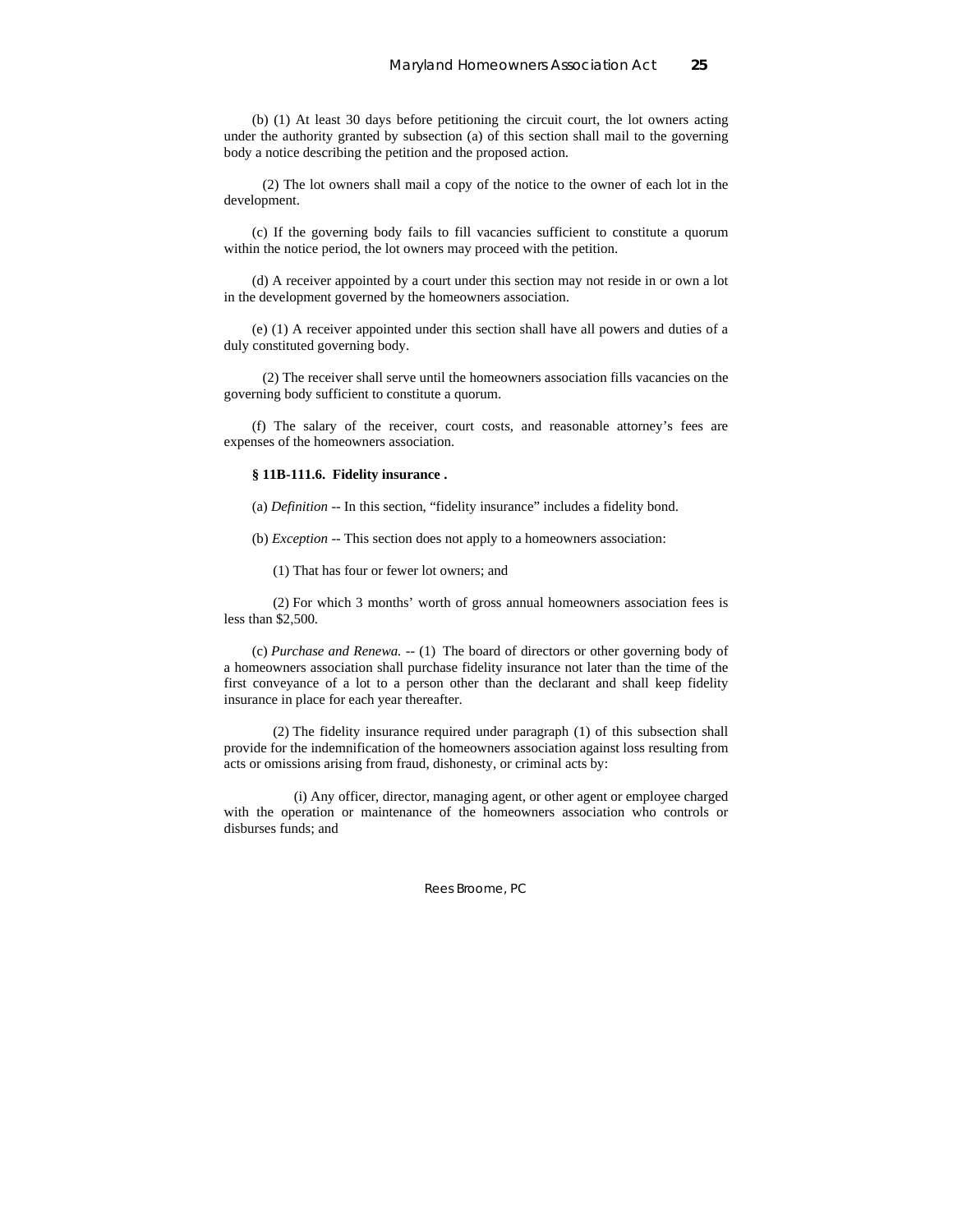(ii) Any management company employing a management agent or other employee charged with the operation or maintenance of the homeowners association who controls or disburses funds.

(d) *Copies of Policy or Bond --* A copy of the fidelity insurance policy or fidelity bond shall be included in the books and records kept and made available by or on behalf of the homeowners association under § 11B–112 of this title.

(e) *Required Amounts --* (1) The amount of the fidelity insurance required under subsection (c) of this section shall equal at least the lesser of:

 (i) 3 months' worth of gross annual homeowners association fees and the total amount held in all investment accounts at the time the fidelity insurance is issued; or

(ii) \$3,000,000.

 (2) The total liability of the insurance to all insured persons under the fidelity insurance may not exceed the sum of the fidelity insurance.

(f) *Failure to Comply --* If a lot owner believes that the board of directors or other governing body of a homeowners association has failed to comply with the requirements of this section, the aggrieved lot owner may submit the dispute to the Division of Consumer Protection of the Office of the Attorney General under § 11B–115 of this title.

### **§ 11B-112. Books and records of homeowners association; disclosures to be deposited into depository.**

### (a) *Books and records -- Examination; public inspection.* --

 (1) (i) Subject to the provisions of paragraph (2) of this subsection, all books and records kept by or on behalf of the homeowners association shall be made available for examination or copying, or both, by a lot owner, a lot owner's mortgagee, or their respective duly authorized agents or attorneys, during normal business hours, and after reasonable notice.

 (ii) If a lot owner requests in writing a copy of financial statements of the homeowners association or the minutes of a meeting of the governing body of the homeowners association to be delivered, the governing body of the homeowners association shall compile and send the requested information by mail, electronic transmission, or personal delivery:

 1. Within 21 days after receipt of the written request, if the financial statements or minutes were prepared within the 3 years immediately preceding receipt of the request; or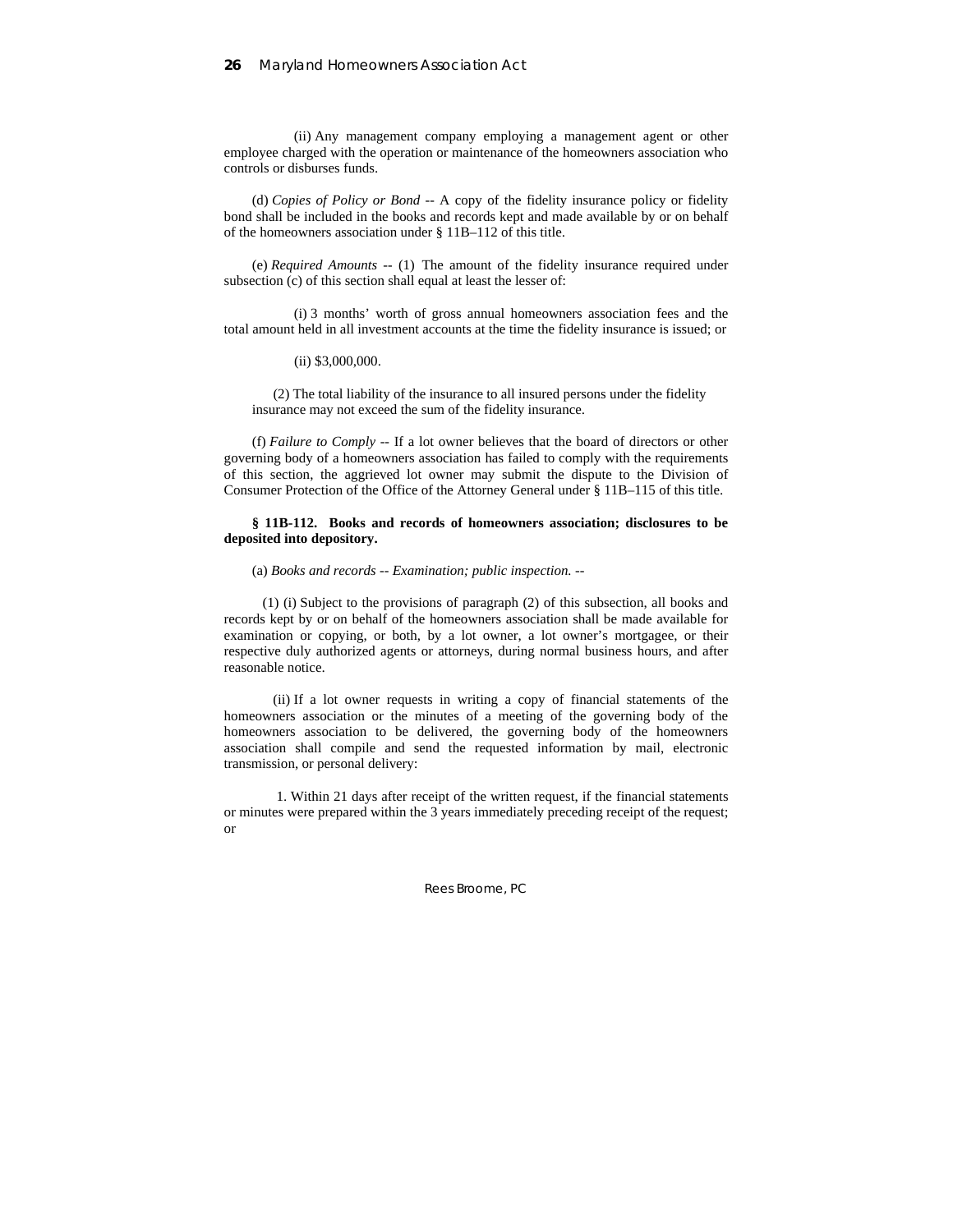2. Within 45 days after receipt of the written request, if the financial statements or minutes were prepared more than 3 years before receipt of the request.

 (2) Books and records kept by or on behalf of a homeowners association may be withheld from public inspection, except for inspection by the person who is the subject of the record of the person's designee or guardian, to the extent that they concern:

 (i) Personnel records, not including information on individual salaries, wages, bonuses, and other compensation paid to employees;

(ii) An individual's medical records;

 (iii) An individual's personal financial records, including assets, income, liabilities, net worth, bank balances, financial history or activities, and creditworthiness;

(iv) Records relating to business transactions that are currently in negotiation;

(v) The written advice of legal counsel; or

 (vi) Minutes of a closed meeting of the governing body of the homeowners association, unless a majority of a quorum of the governing body of the homeowners association that held the meeting approves unsealing the minutes or a recording of the minutes for public inspection.

(b) (1) Except for a reasonable charge imposed on a person desiring to review or copy the books and records or who requests delivery of information, the homeowners association may not impose any charges under this section.

 (2) A charge imposed under paragraph (1) of this subsection for copying books and records may not exceed the limits authorized under Title 7, Subtitle 2 of the Courts Article.

### (c) *Disclosures to be deposited into depository.* --

 (1) Each homeowners association that was in existence on June 30, 1987 shall deposit in the depository by December 31, 1988, and each homeowners association established subsequent to June 30, 1987 shall deposit in the depository by the later of the date 30 days following its establishment, or December 31, 1988, all disclosures, current to the date of deposit, specified:

 (i) By § 11B-105(b) of this title except for those disclosures required by paragraphs  $(6)(i)$ ,  $(8)$ ,  $(9)$ , and  $(12)$ ;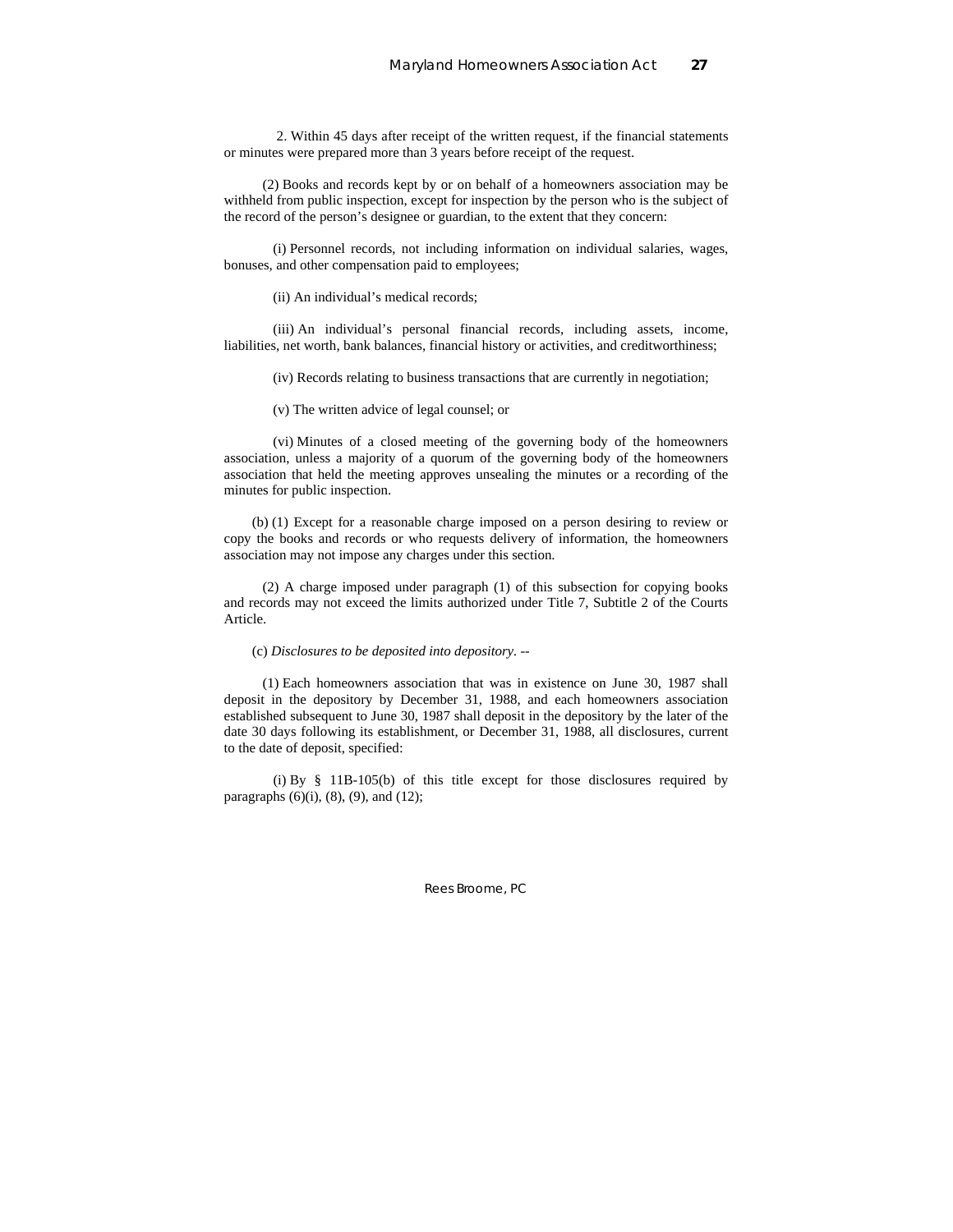(ii) By § 11B-106(b) of this title except for those disclosures required by paragraphs  $(1)$ ,  $(2)$ ,  $(4)$ , and  $(5)(i)$ ; and

(iii) By  $§$  11B-107(b) of this title.

 (2) Beginning January 1, 1989, within 30 days of the adoption of or amendment to any of the disclosures required by this title to be deposited in the depository, a homeowners association shall deposit the adopted or amended disclosures in the depository.

 (3) If a homeowners association fails to deposit in the depository any of the disclosures required to be deposited by this section, or by § 11B-105(b)(6)(ii) or § 11B- $106(b)(5)(ii)$  of this title, then those disclosures which were not deposited shall be unenforceable until the time they are deposited.

### **§ 11B-112.1. Late charges.**

The declaration or bylaws of a homeowners association may provide for a late charge of \$ 15 or one-tenth of the total amount of any delinquent assessment or installment, whichever is greater, provided the charge may not be imposed more than once for the same delinquent payment and may be imposed only if the delinquency has continued for at least 15 calendar days.

### **§11B–112.2. Annual budget.**

(a) *Applicability. --* This section applies only to a homeowners association that has responsibility under its declaration for maintaining and repairing common areas.

(b) *Adoption. --* (1) The board of directors or other governing body of a homeowners association shall cause to be prepared and submitted to the lot owners an annual proposed budget at least 30 days before its adoption.

 (2) The annual proposed budget may be sent to each lot owner by electronic transmission, by posting on the homeowners association's home page, or by including the annual proposed budget in the homeowners association's newsletter.

(c) *Required Information. --* The annual budget shall provide information on or expenditures for at least the following items:

(1) Income;

(2) Administration;

(3) Maintenance;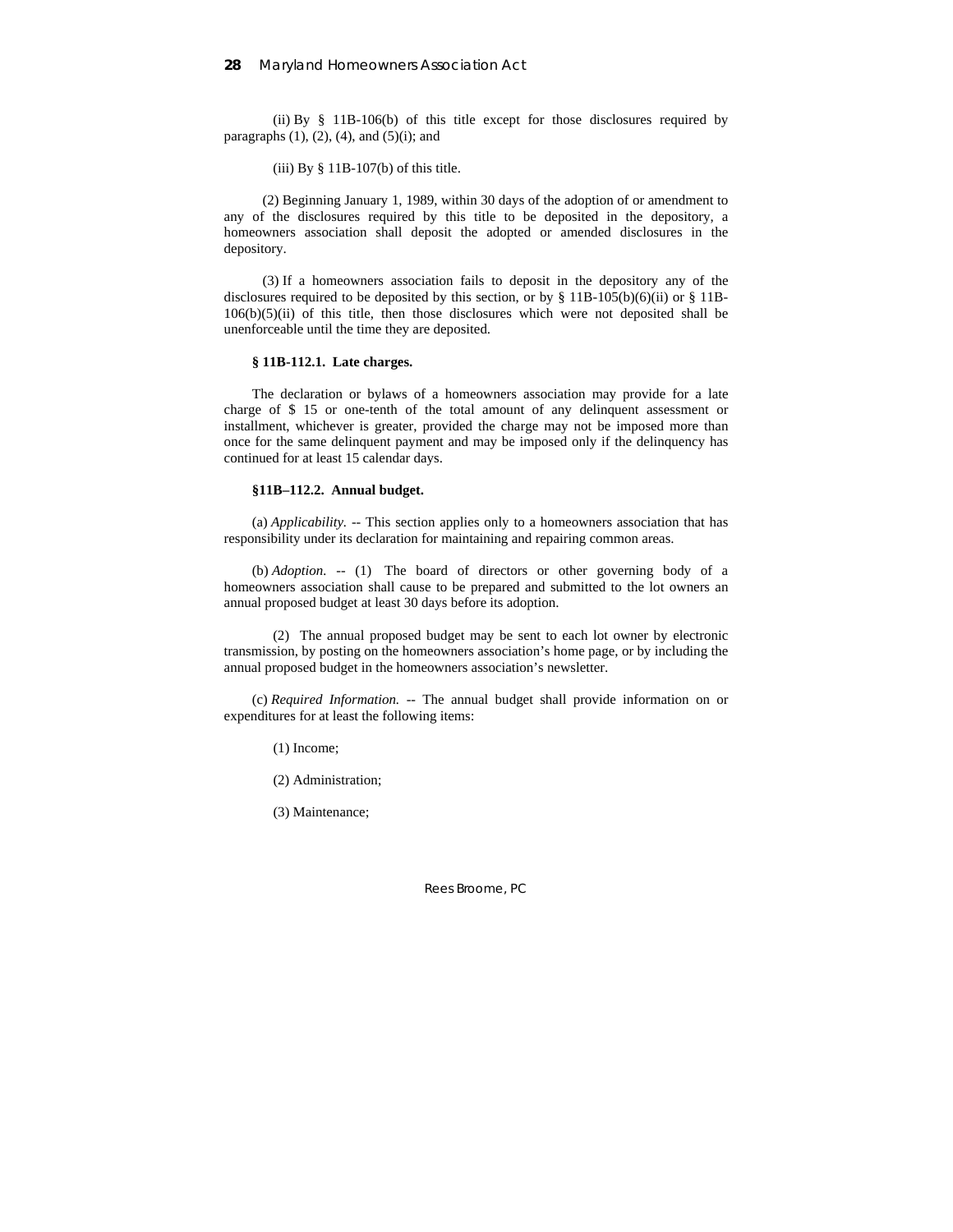(4) Utilities;

(5) General expenses;

(6) Reserves; and

(7) Capital expenses.

(d) *Open Meeting and Notice. –* 

 (1) The budget shall be adopted at an open meeting of the homeowners association or any other body to which the homeowners association delegates responsibilities for preparing and adopting the budget.

 (2) (i) Notice of the meeting at which the proposed budget will be considered shall be sent to each lot owner.

 (ii) Notice under subparagraph (i) of this paragraph may be sent by electronic transmission, by posting on the homeowners association's home page, or by including the notice in the homeowners association's newsletter.

(e) *Budget Amendment; exceptions. --* Except for an expenditure made by the homeowners association because of a condition that, if not corrected, could reasonably result in a threat to the health or safety of the lot owners or a significant risk of damage to the development, any expenditure that would result in an increase in an amount of assessments for the current fiscal year of the homeowners association in excess of 15% of the budgeted amount previously adopted shall be approved by an amendment to the budget adopted at a special meeting for which not less than 10 days written notice shall be provided to the lot owners.

(f) The adoption of a budget does not impair the authority of the homeowners association to obligate the homeowners association for expenditures for any purpose consistent with any provision of this title.

#### **§ 11B-113. Homeowners association depository.**

(a) *Location.* -- There is a homeowners association depository in the office of the clerk of the court in each county and the City of Baltimore.

(b) *Establishment and maintenance.* -- Consistent with the duties of a clerk of a court as enumerated in § 2-201 of the Courts and Judicial Proceedings Article, the clerk of the court shall establish and thereafter maintain a depository for the purpose of making available to the public upon request the information to be deposited by homeowners associations.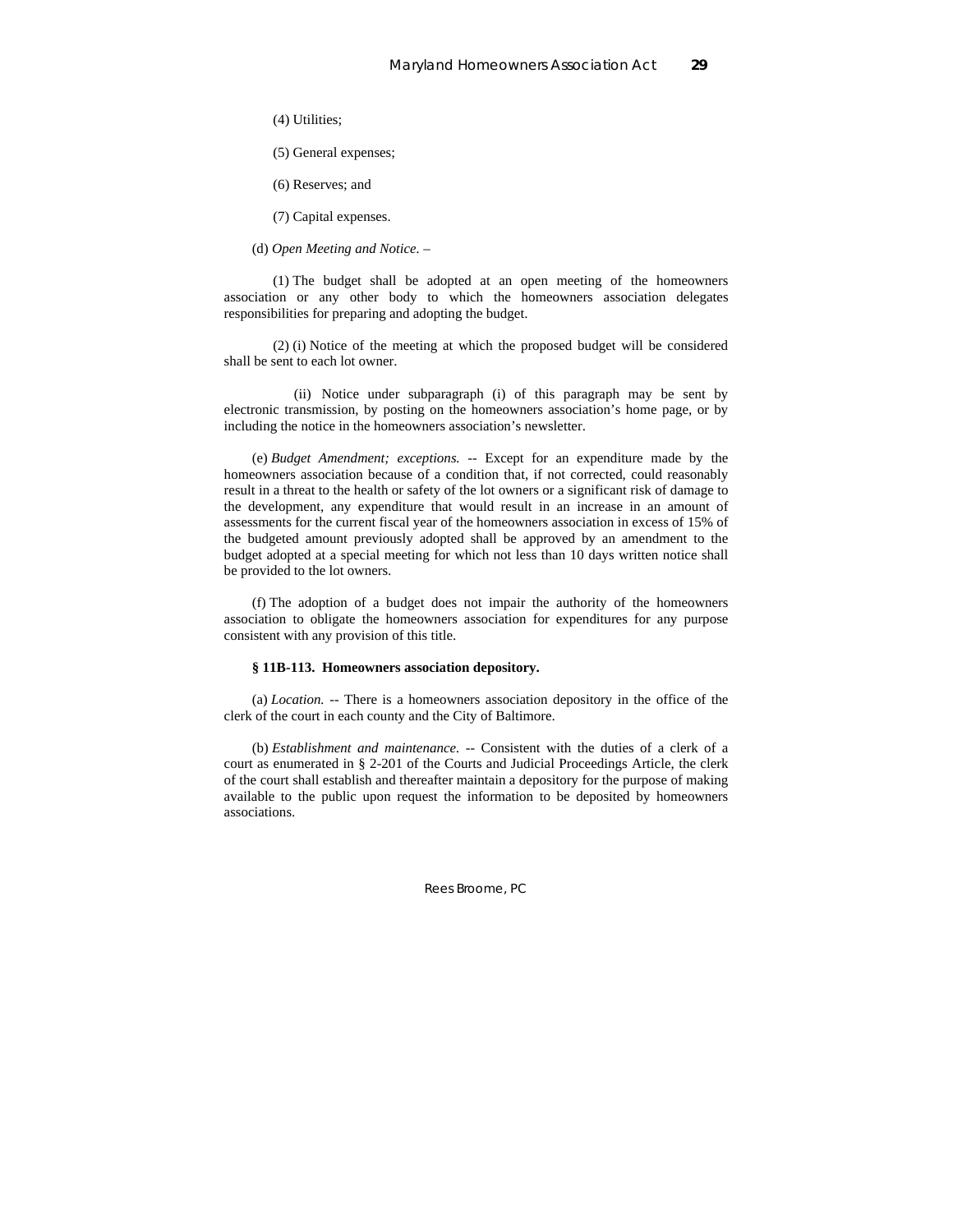(c) *Document file separate from land records; contents; availability for public view or copying.* -- The depository shall:

 (1) Be established and maintained in each county and the City of Baltimore as a document file separate from the land records of the county or City;

 (2) Contain a record of the names of all homeowners associations for each county and the City of Baltimore;

(3) Contain all disclosures deposited by a homeowners association; and

 (4) Be available to the public for viewing and for obtaining copies during the regular business hours of the office of the clerk.

(d) *Duties of the clerk and State Court Administrator.* --

 (1) The clerk of the court is authorized to regulate the form and manner of documents deposited into the depository and to collect fees for a deposit.

 (2) The clerk of the court shall permit the deposit of copies of disclosures, however reproduced.

 (3) The clerk of the court may adopt regulations as necessary or desirable to implement the depository.

 (4) The State Court Administrator shall establish, so as to cover the reasonable and ordinary expenses of maintaining the depository, the amount of the fees that the clerk of the court may charge for deposits in the depository.

(5) (i) The clerk of the court shall maintain a depository index; and

(ii) All disclosures shall be filed under the name of the homeowners association.

(e) *Contents not recordation under Title 3.* -- Material contained in the depository may not be viewed as recordation under Title 3 of this article.

#### **§ 11B-113.1. Electronic transmission of notice.**

(a) I*n general.* -- Notwithstanding language contained in the governing documents of a homeowners association, the homeowners association may provide notice of a meeting or deliver information to a lot owner by electronic transmission if:

 (1) The board of directors or other governing body of the homeowners association gives the homeowners association the authority to provide notice of a meeting or deliver information by electronic transmission;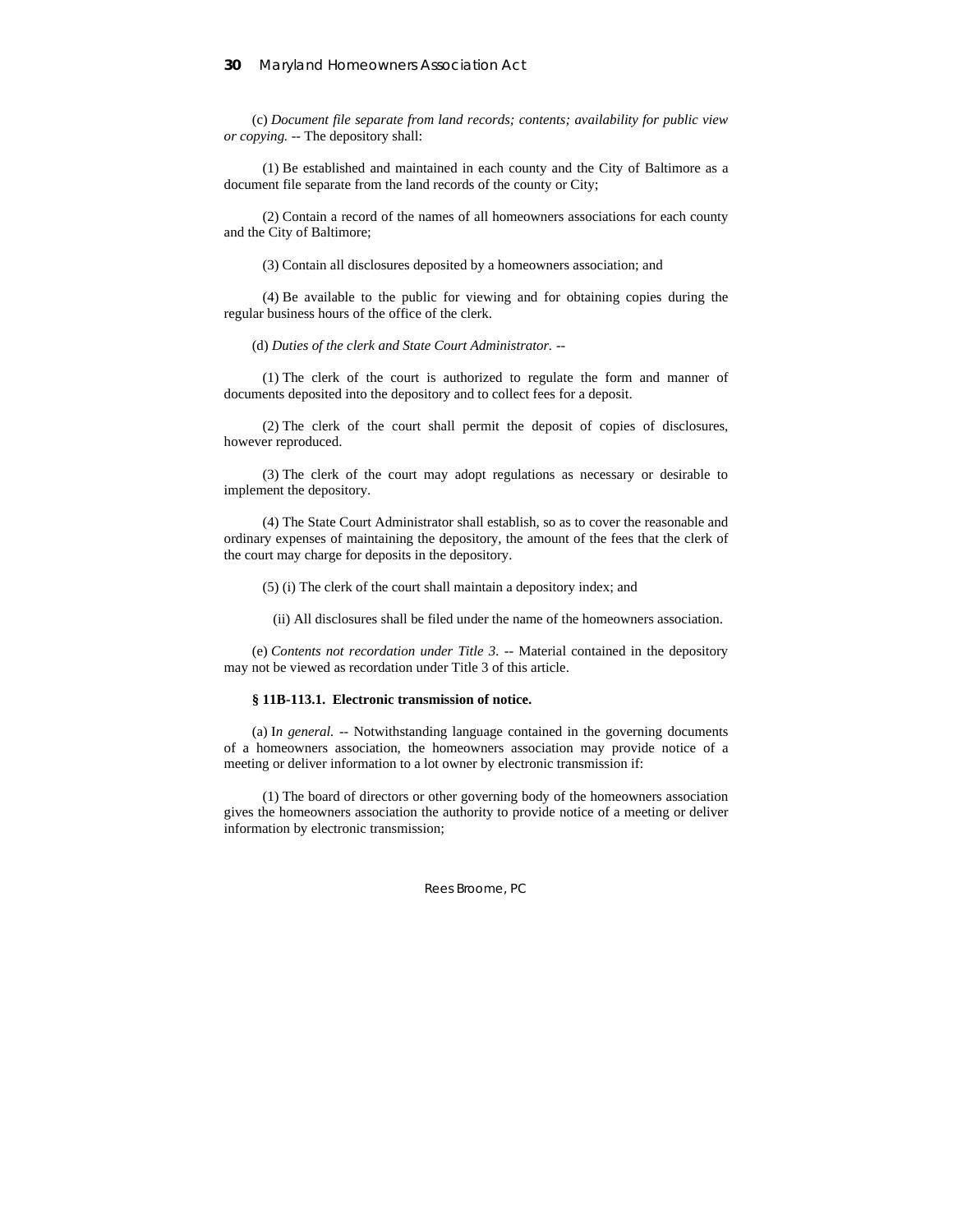(2) The lot owner gives the homeowners association prior written authorization to provide notice of a meeting or deliver information by electronic transmission; and

 (3) An officer or agent of the homeowners association certifies in writing that the homeowners association has provided notice of a meeting or delivered material or information as authorized by the lot owner.

(b) *Ineffective notice.* -- Notice or delivery by electronic transmission shall be considered ineffective if:

(1) The homeowners association is unable to deliver two consecutive notices; and

 (2) The inability to deliver the electronic transmission becomes known to the person responsible for sending the electronic transmission.

(c) *Same -- Effect.* -- The inadvertent failure to deliver notice by electronic transmission does not invalidate any meeting or other action.

#### **§ 11B-113.2. Electronic transmission of votes or proxies.**

(a) *In general.* -- Notwithstanding language contained in the governing documents of the homeowners association, the board of directors or other governing body of the homeowners association may authorize lot owners to submit a vote or proxy by electronic transmission if the electronic transmission contains information that verifies that the vote or proxy is authorized by the lot owner or the lot owner's proxy.

(b) *When anonymous voting required.* -- If the governing documents of the homeowners association require voting by secret ballot and the anonymity of voting by electronic transmission cannot be guaranteed, voting by electronic transmission shall be permitted if lot owners have the option of casting anonymous printed ballots.

### **§ 11B-113.3. Deletion of ownership restrictions based on race, religion, or national origin.**

(a) *Applicability.* -- This section applies to any recorded covenant or restriction that restricts ownership based on race, religious belief, or national origin, including a covenant or restriction that is part of a uniform general scheme or plan of development.

(b) *Deletion of recorded covenant or restriction.* -- Except as provided in subsection (c) of this section, a homeowners association may delete a recorded covenant or restriction that restricts ownership based on race, religious belief, or national origin from the deeds or other declarations of property in the development if at least 85% of the lot owners in the development agree to the deletion of the recorded covenant or restriction from the deeds or other declarations.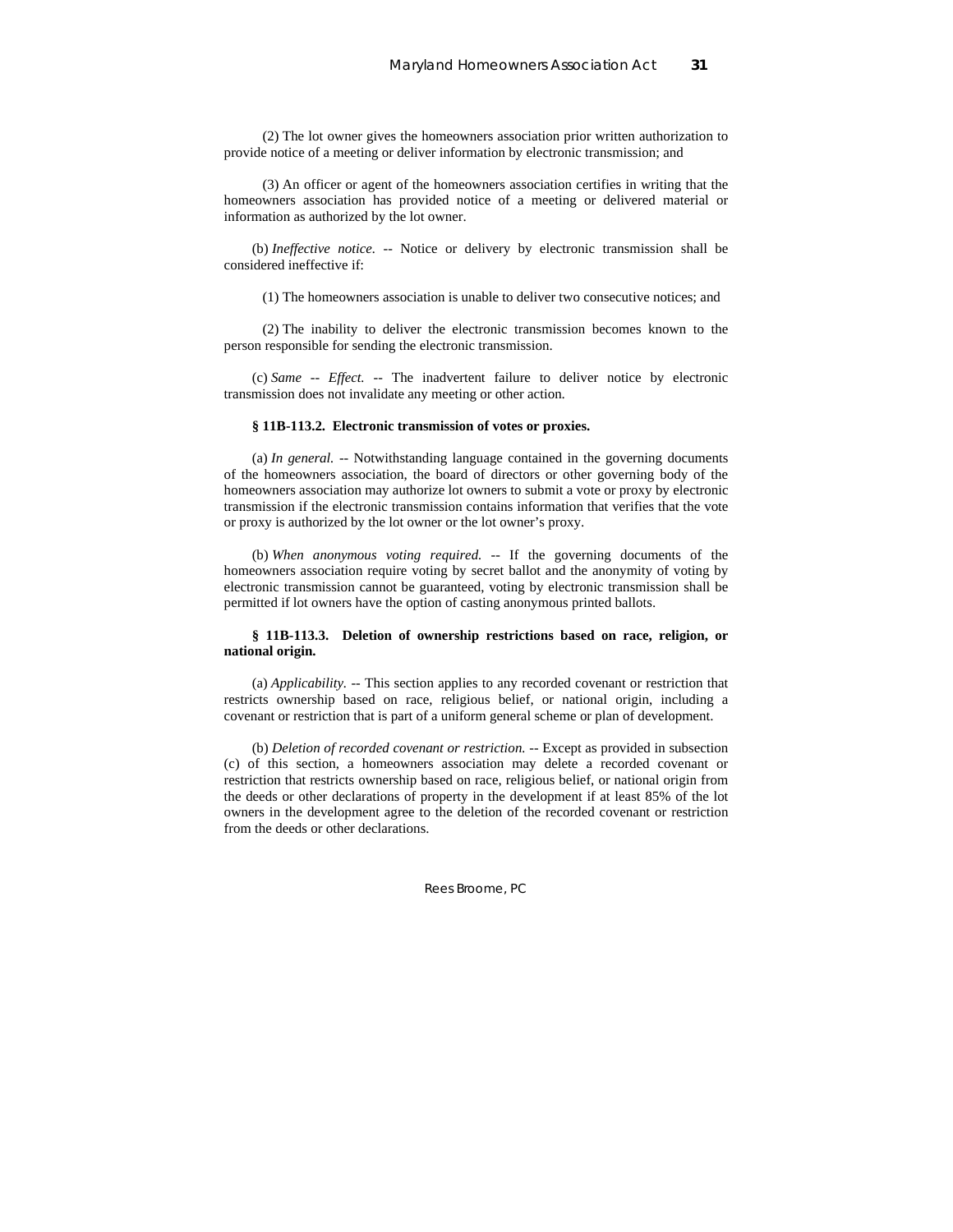(c) *Same* -- Deeds or declarations providing for amendment. -- If the deeds or other declarations of property in the development expressly provide for a method of amendment or deletion of a recorded covenant or restriction, a recorded covenant or restriction that restricts ownership based on race, religious belief, or national origin may be deleted as provided for in the deeds or declarations or in accordance with subsection (b) of this section.

(d) *Recording amendment.* -- After the lot owners in the development agree to the deletion of a recorded covenant or restriction that restricts ownership based on race, religious belief, or national origin as provided in subsection (a) of this section, the governing body of the homeowners association shall record with the clerk of the court in the jurisdiction where the development is located an amendment to the deeds or other declarations that include the recorded covenant or restriction, executed by at least 85% of the lot owners in the development, that provides for the deletion of the recorded covenant or restriction from the deeds or declarations of the property in the development.

### **§ 11B-113.4. Annual charge.**

 (a) *Legislative intent.* -- It is the intent of the General Assembly to prevent unfair treatment of property owners by a homeowners association when annual charges based on the assessed value of property imposed by the homeowners association increase at such a rate that it creates an unexpected windfall for the homeowners association.

(b) *"Annual charge" defined.* -- In this section, the term "annual charge" means a charge based on the current assessed value of property for county and state property taxes that is levied by a homeowners association on property in a development.

(c) *Applicability of section.* -- This section only applies to a development that:

 (1) Contains at least 13,000 acres of land and has a population of at least 80,000; and

 (2) Is governed by a homeowners association that levies an annual charge on property within the development.

#### (d) *Calculating the annual charge.* --

 (1) A homeowners association shall base the annual charge for the revalued properties on the phased in value of property as provided under § 8-103 of the Tax -- Property Article.

 (2) If the value of an improved property has been reduced by the State or county assessments office after, or by reason of, a protest, appeal, credit, or other adjustment, the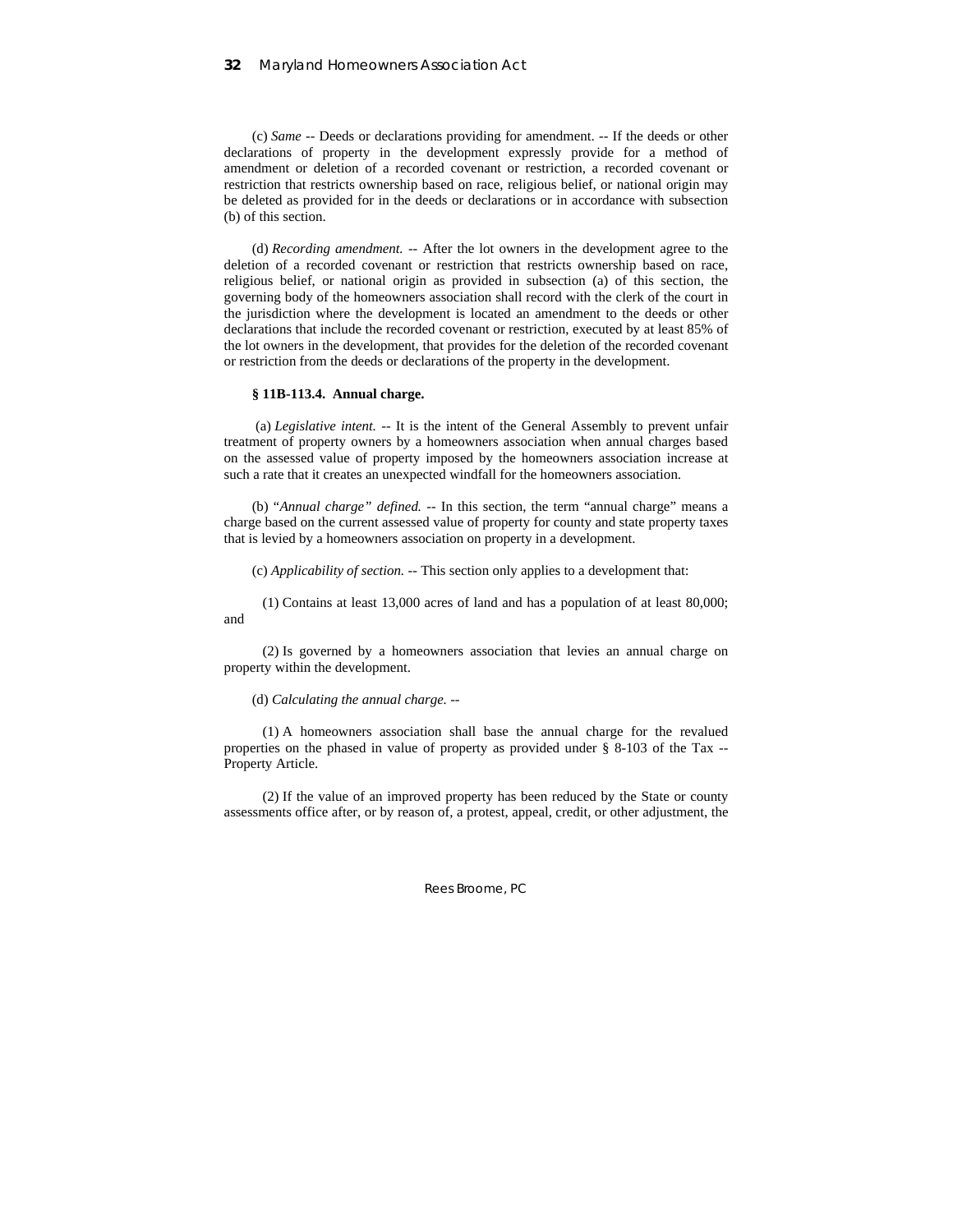homeowners association shall reduce the annual charge on the property based on the reduced value.

(e) *Same -- Rebate or credit.* -- Until the annual charge for the revalued property is based on the phased in value of property as required under subsection (d) of this section, if the value of the properties revalued as of the most recent date of finality as provided in § 8-104 of the Tax -- Property Article exceeds the prior valuation by more than 10%:

 (1) The increase shall be considered an unexpected windfall to the homeowners association that should be offset; and

 (2) Beginning with the first year following the revaluation of the property for State property tax purposes, the homeowners association shall provide to the owner of the revalued property a rebate or credit in an amount equal to the portion of the annual charge that is attributable to the growth in the value of the revalued property in excess of 10%.

(f) *Applicability of subsections (d) and (e).* -- Subsections (d) and (e) of this section do not apply if a governing body certifies on or before April 1 in the first year following the revaluation of property values for State property tax purposes that the revenues from the annual charges are insufficient to meet the debt service requirements during the next taxable year on all bonds that the governing body anticipates will be outstanding during that year.

(g) *Rate of assessed value of property.* -- Notwithstanding any provision of the law to the contrary, when calculating an annual charge, a homeowners association may not consider the rate of assessed value of property to have increased by more than 10% in a taxable year.

### **§11B–113.5. Columbia, Howard County – Annexation.**

(a) This section establishes the process for the annexation of parcels of land that are subject to the deed, agreement, and declaration establishing any of the villages or town center in Columbia in Howard County.

(b) Notwithstanding any provision of law or contract, a parcel of land located in that area of land in Howard County that is subject to the deed, agreement, and declaration of covenants, easements, charges, and liens dated December 13, 1966, and recorded in the land records of Howard County in Liber W.H.H. 463, Folio 158, et seq. (the Columbia Association Declaration) that is not part of the village or town center in which the land is located may be annexed into the village or town center if:

 (1) The owner or developer of the land makes an application for annexation to the village or town center community association; and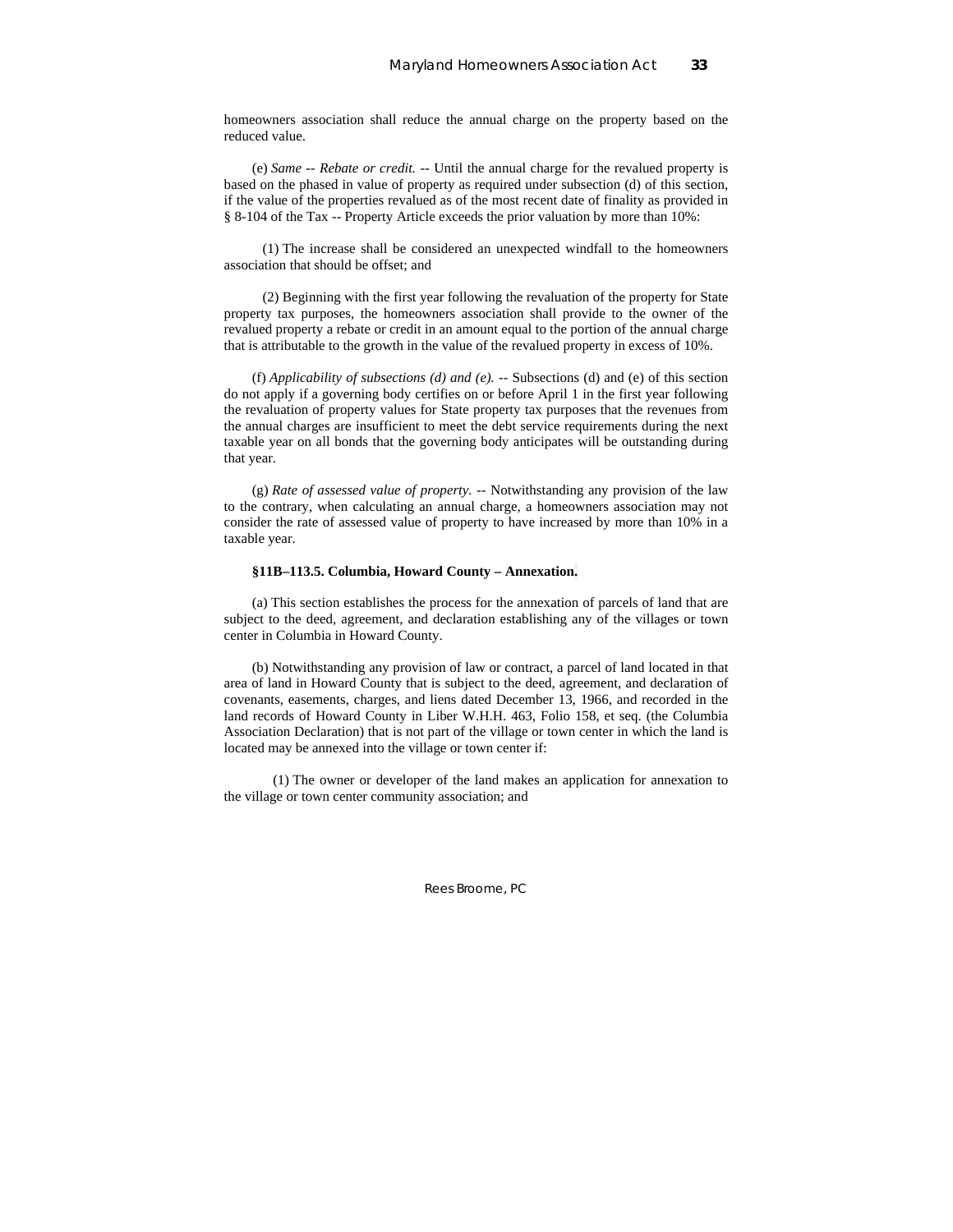(2) The Columbia Association or its successor and the village or town center community association approve the annexation.

(c) An instrument that consolidates a parcel of land into the village or town center in which the land is located shall be executed and filed for recordation in the land records of Howard County.

(d) (1) A parcel of land that is annexed into a village or town center in accordance with this section shall be subject to the recorded covenants and restrictions of the village or town center in which the parcel of land is located.

 (2) An annexation completed in accordance with this section may not abrogate or in any other way affect any approval previously granted or condition previously imposed under a recorded covenant or contract regarding improvements constructed on the annexed property.

### **11B-114. Electronic payment fees.**

(a)"*"Electronic payment" defined.* -- In this section, "electronic payment" means payment by credit card or debit card.

(b) *In general.* -- A homeowners association may require a person from whom payment is due to pay a reasonable electronic payment fee if the person elects to pay the homeowners association by means of electronic payment.

(c) *Amount of fee.* -- An electronic payment fee may not exceed the amount of any fee that may be charged to the homeowners association in connection with use of the credit card or debit card.

(d) *Notice.* -- If a homeowners association elects to charge an electronic payment fee under this section, the homeowners association shall specify on or include notice with each bill and other invoices for which electronic payment is authorized that an electronic payment fee will be charged.

#### **§ 11B-115. Enforcement Authority of Division of Consumer Protection.**

(a) (1) In this section, "Consumer" means an actual or prospective purchaser, lessee, assignee, or recipient of a lot in a development.

(2) "Consumer" includes a co-obligor or surety for a consumer.

(b) This section is intended to provide minimum standards for protection of consumers in the State.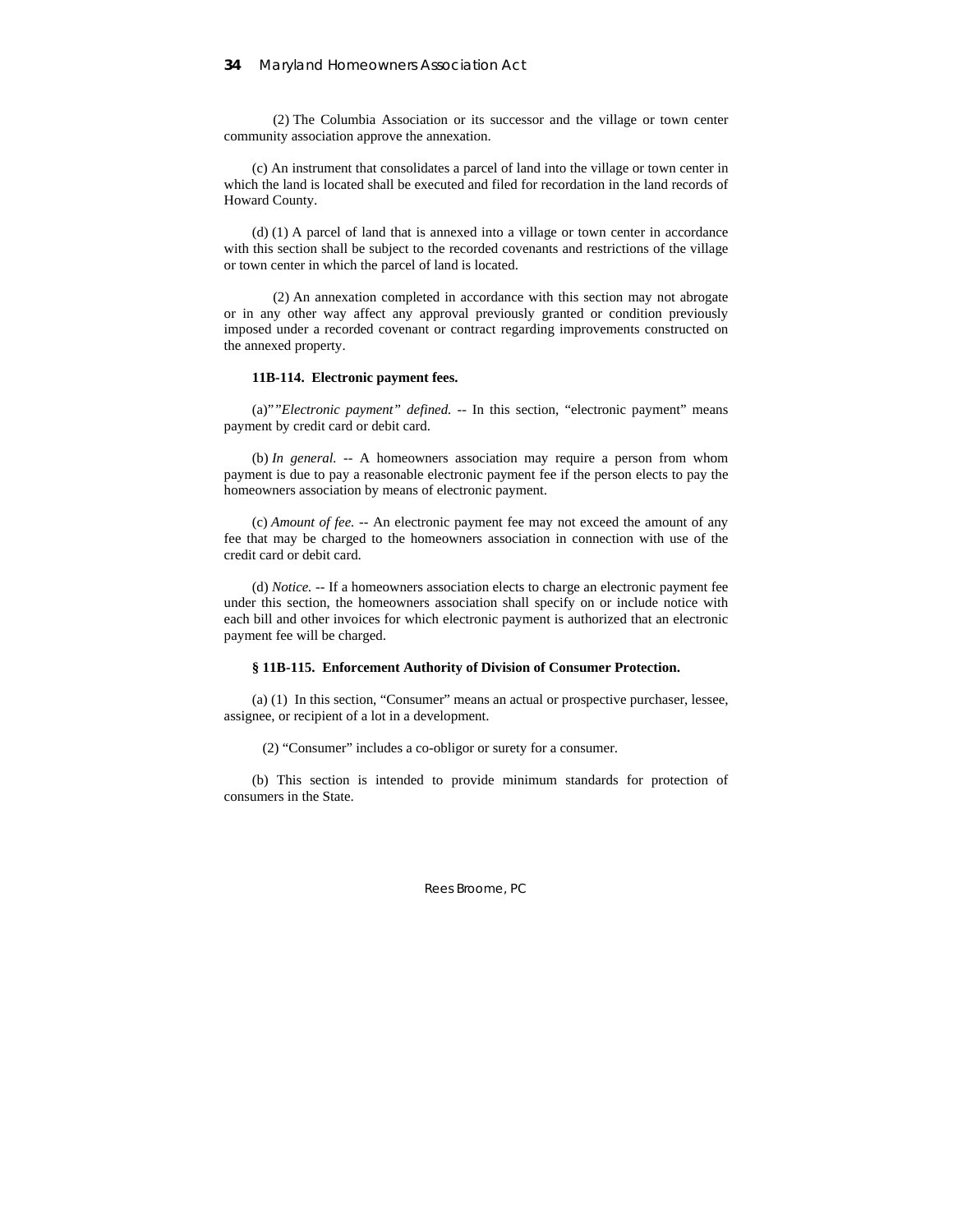(c) (1) To the extent that a violation of any provision of this title affects a consumer, that violation shall be within the scope of the enforcement duties and powers of the Division of Consumer Protection of the Office of the Attorney General, as described in Title 13 of the Commercial Law Article.

 (2) The provisions of this title shall otherwise be enforced by each unit of State government within the scope of the authority of the unit.

(d) (1) A county or municipal corporation may adopt a law, ordinance, or regulation for the protection of a consumer to the extent and in the manner provided for under § 13- 103 of the Commercial Law Article.

 (2) Within 30 days of the effective date of a law, ordinance, or regulation adopted under this subsection that is expressly applicable to a development, the county or municipal corporation shall forward a copy of the law, ordinance, or regulation to the homeowners association depository in the office of the clerk of the court in the county where the development is located.

### **§ 11B–115.1. Election Procedure Disputes**

A lot owner who believes that the board of directors or other governing body of a homeowners association has failed to comply with the election procedures provisions of the governing documents of the homeowners association may submit the dispute to the Division of Consumer Protection of the Office of the Attorney General if the provisions concern:

(1) Notice about the date, time, and place for the election of the board of directors or other governing body;

(2) The manner in which a call is made for nominations for the board of directors or other governing body;

- (3) The format of the election ballot;
- (4) The format, provision, and use of proxies during the election process; or
- (5) The manner in which a quorum is determined for election purposes.

### **§ 11B-116. Amending Governing Documents.**

(a) In this section, "governing document" includes:

- (1) A declaration;
- (2) Bylaws;
- (3) A deed and agreement; and
- (4) Recorded covenants and restrictions.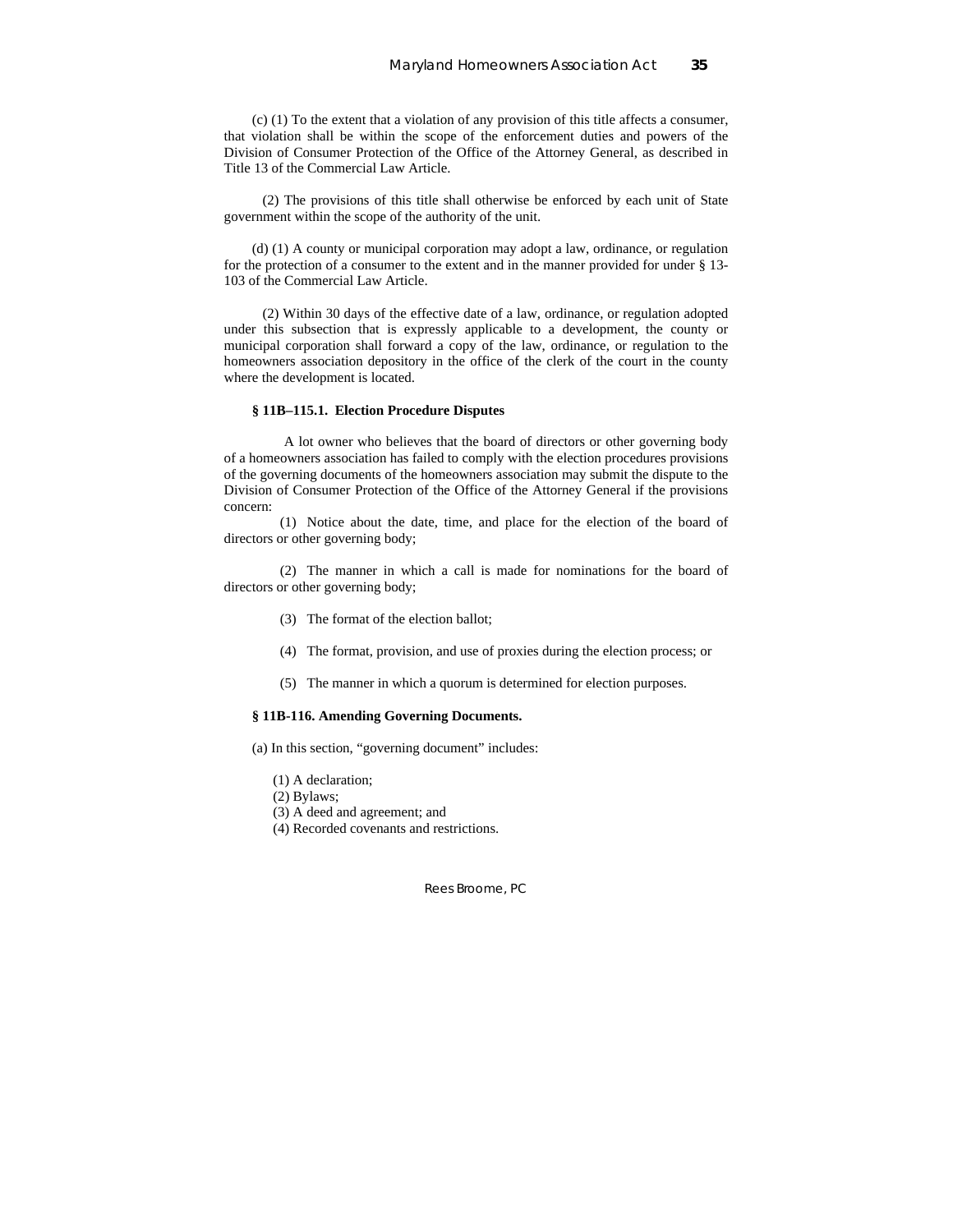(b) Notwithstanding the provisions of a governing document, a homeowners association created before January 1, 1960, may amend the governing document once every 5 years, or more frequently if allowed by the governing document, by the affirmative vote of lot owners having at least two–thirds of the votes in the development, or by a lower percentage if required in the governing document.

### **§ 11B–117. Lien Priority**

(a) *Lot owner liability. --* As provided in the declaration, a lot owner shall be liable for all homeowners association assessments and charges that come due during the time that the lot owner owns the lot.

(b) *Lien authority. --* In addition to any other remedies available at law, a homeowners association may enforce the payment of the assessments and charges provided in the declaration by the imposition of a lien on a lot in accordance with the Maryland Contract Lien Act.

(c) *Lien priority and limitations. --* (1) This subsection does not limit or affect the priority of:

> (i) A lien for the annual charge provided first priority over a deed of trust or mortgage by the deed, agreement, and declaration of covenants, easements, charges, and liens dated December 13, 1966, and recorded in the land records of Howard County (the Columbia Association Declaration); or

> (ii) Any lien, secured interest, or other encumbrance with priority that is held by or for the benefit of, purchased by, assigned to, or securing any indebtedness to:

> > 1. The State or any county or municipal corporation in the State;

> > 2. Any unit of State government or the government of any county or municipal corporation in the State; or

> > 3. An instrumentality of the State or any county or municipal corporation in the State.

(2) In the case of a foreclosure of a mortgage or deed of trust on a lot in a homeowners association, a portion of the homeowners association's liens on the lot, as prescribed in paragraph (3) of this subsection, shall have priority over a claim of the holder of a first mortgage or a first deed of trust that is recorded against the lot on or after October 1, 2011.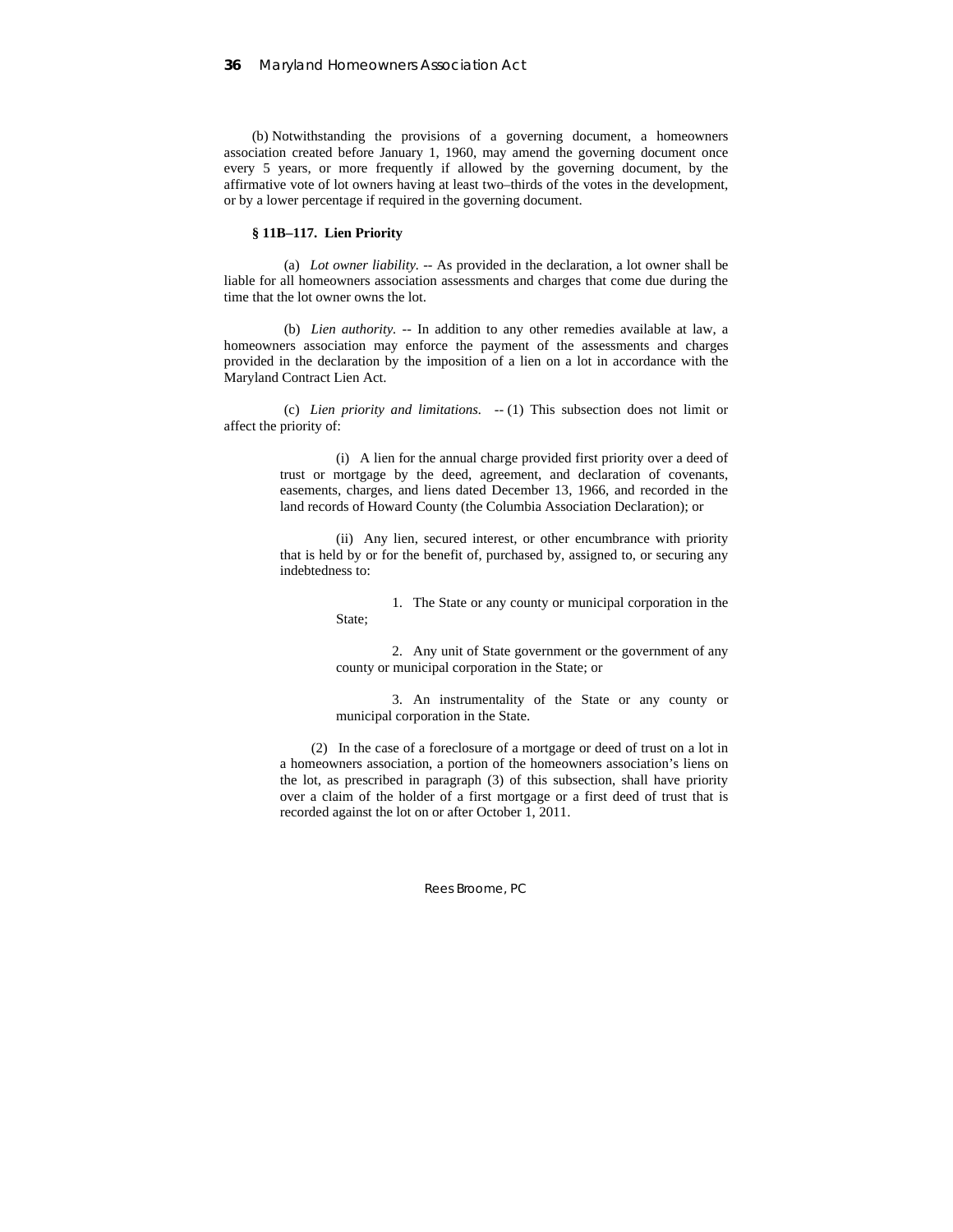(3) The portion of the homeowners association's liens that has priority under paragraph (2) of this subsection:

(i) Shall consist solely of not more than 4 months, or the equivalent of 4 months, of unpaid regular assessments for common expenses that are levied by the homeowners association in accordance with the requirements of the declaration or bylaws of the homeowners association;

- (ii) May not include:
	- 1. Interest;
	- 2. Costs of collection;
	- 3. Late charges;
	- 4. Fines;
	- 5. Attorney's fees;
	- 6. Special assessments; or

7. Any other costs or sums due under the declaration or bylaws of the homeowners association or as provided under any contract, law, or court order; and

- (iii) May not exceed a maximum of \$1,200.
- (4)

(i) Subject to subparagraph (ii) of this paragraph, at the request of the holder of a first mortgage or first deed of trust on a lot in a homeowners association, the governing body shall provide to the holder written information about the portion of any lien filed under the Maryland Contract Lien Act that has priority as prescribed under paragraph (3) of this subsection, including information that is sufficient to allow the holder to determine the basis for the portion of the lien that has priority.

(ii) At the time of making a request under subparagraph (i) of this paragraph, the holder shall provide the governing body of the homeowners association with the written contact information of the holder.

(iii) If the governing body of the homeowners association fails to provide written information to the holder under subparagraph (i) of this paragraph within 30 days after the filing of the statement of lien among the land